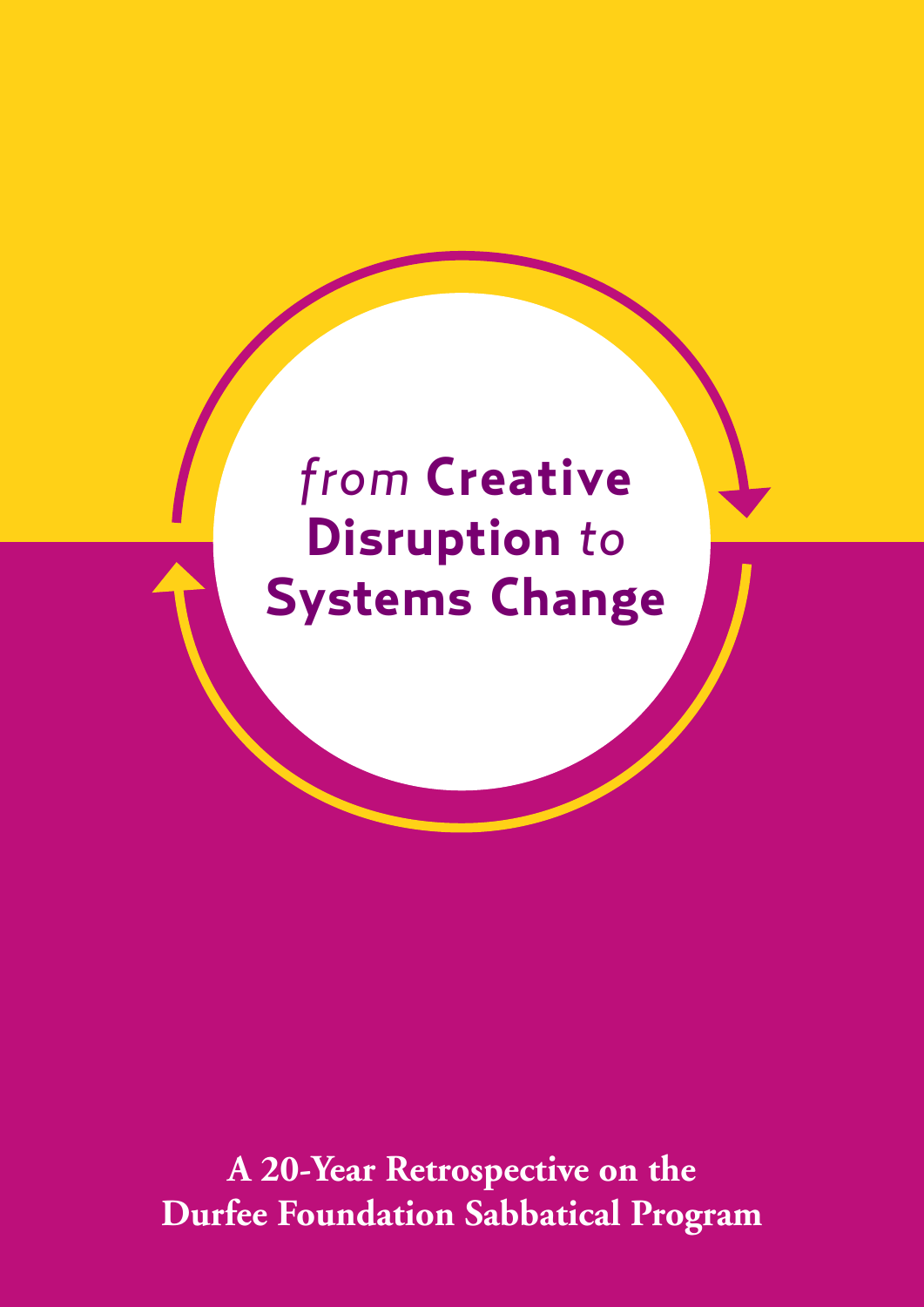

September 2017

The Durfee Foundation is a private, family philanthropy based in Los Angeles. Since 1997, Durfee has invested in helping to rejuvenate the bodies, minds, and spirits of Los Angeles's most gifted nonprofit leaders through their Sabbatical program. Durfee provides time for leaders to break away from daily routines for three months—to rest, travel, explore, learn, and re-connect with family and friends. Central to the Sabbatical program's philosophy is an openhearted belief in leaders and their capacity to both regenerate themselves and become generative leaders for their organizations and communities.

Durfee's Sabbatical program is deceptively simple in its design and comparatively inexpensive, yet yields deep and abiding impacts for leaders, their organizations and L.A.'s nonprofit community. I had the privilege of working with the Foundation before in 2009 on *Creative Disruption: Sabbaticals for Capacity Building & Leadership Development in the Nonprofit Sector*. 1 That evaluation, on behalf of Durfee and four other foundations that offered sabbatical programs, demonstrated that sabbaticals are key to:

- Rejuvenating nonprofit leaders
- Increasing organizational capacity—especially in strengthening the capacity of second-tier leadership or strengthening the bench
- Enhancing succession planning
- Strengthening governance

**A three-month sabbatical for nonprofit leaders can be a lever for whole systems change.**

```
1 Creative Disruption: Sabbaticals for Capacity Building & Leadership Development in the Nonprofit Sector, Deborah Linnell & Tim 
Wolfred. Third Sector New England and CompassPoint Nonprofit Services (2009)
```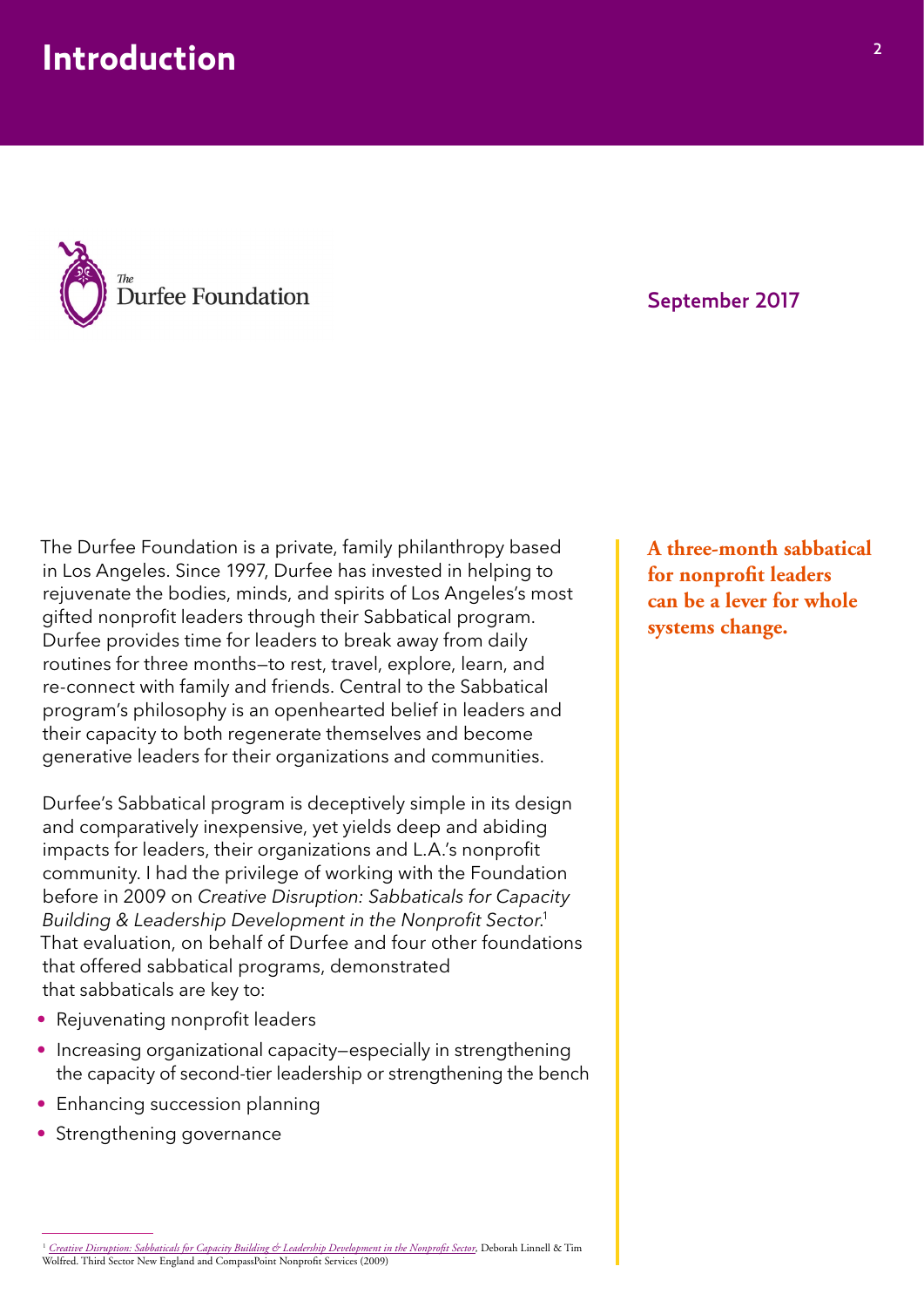This 20-year review of the Durfee Sabbatical program confirms all of those findings and also shows that sabbaticals are useful for:

- Retaining nonprofit leaders
- Shifting a leader's perspective from daily management to distributed leadership and generative thinking and activity
- Creating a *permanent* shift in the culture of work/life balance for both the leader and the organization's staff
- Acting as dry runs for eventual permanent transitions

These findings also support sabbaticals as contributing to *nonprofit stability*—and even more so—*sustainability*. What is particularly special about offering and supporting a three-month sabbatical for nonprofit leaders is that it can be a lever for whole systems change. Like the proverbial pebble thrown in the pond, sabbaticals quickly and organically create lasting change at the personal (attitude/perspective), structural (job descriptions changed, teams restructured), and system (leadership, mission/ impact) levels. The changes are driven from within, rather than by outside consultants—creating deeper shifts in awareness and fostering adoption of new practices. It is experiential, hands-on and deeply felt learning. Basically, sabbaticals help leaders to both rest—and see anew. As the case studies here show, leaders return and tend to lead more adeptly, leaning deeper into the most meaningful work at hand. Passion re-ignited, joy re-found, better balance struck—intangibles that result in tangible results. As leaders recharge and see with fresh eyes, organizational practices begin to mirror such new perspectives. And as their organizations grow and deepen, so does the social benefit they provide.

*—Deborah Linnell, Independent Evaluator*

#### **Field-Building: A Culture of Learning and Sharing**

The Durfee Foundation's persistent purpose and tinkering culture—that is, its capacity for institutionalizing reflective practice and learning from doing over time—extends to its culture of sharing key lessons about its programs with peers in philanthropy. The ripple effect of the Durfee Foundation sharing what they're learning is made evident with its early support of now well-established sabbatical programs such as The California Wellness Foundation and the Barr Foundation (Boston), among others.

A continuous feedback loop from sabbatical applicants and awardees informs the evolution of Durfee's Sabbatical program.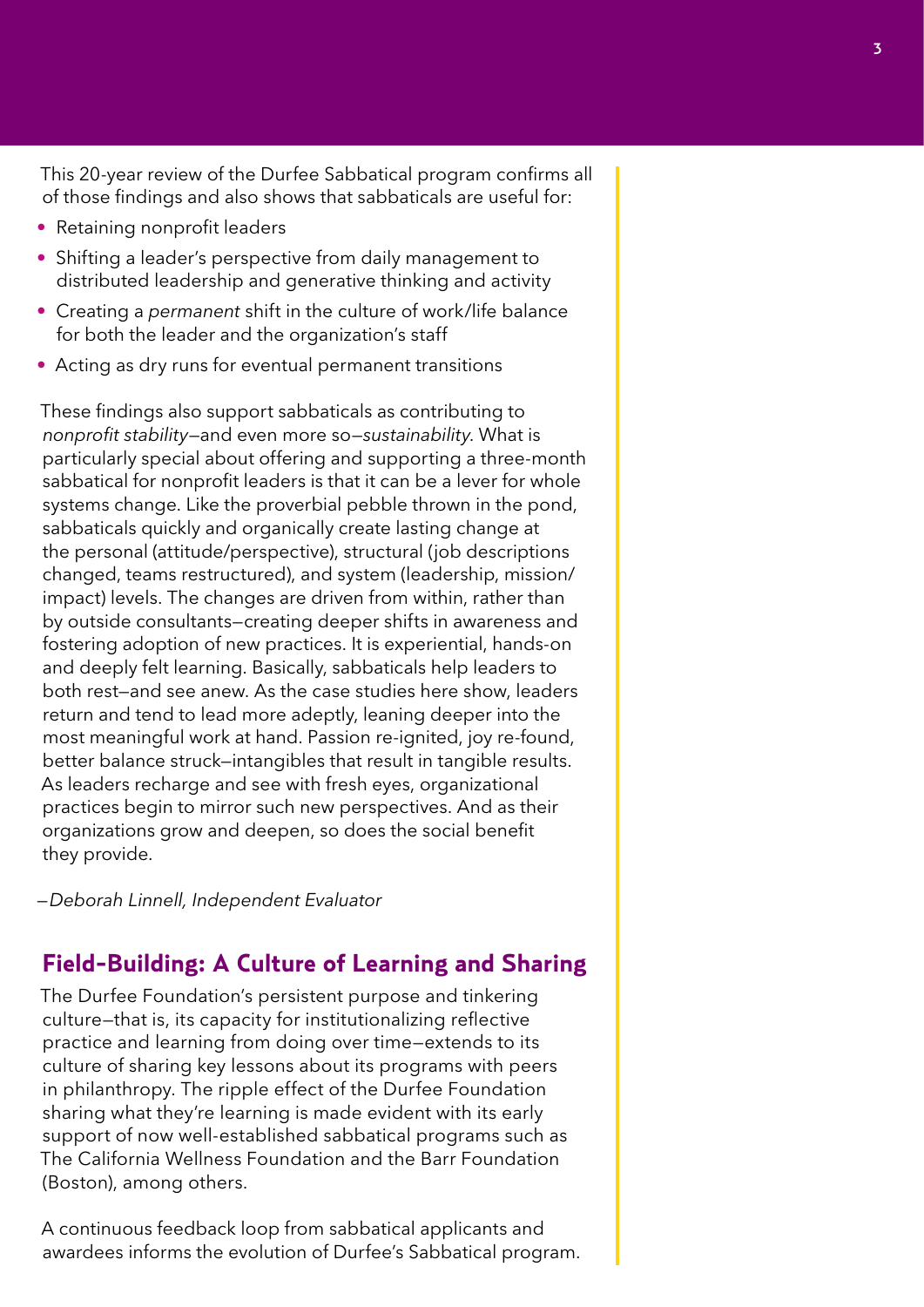As a result of listening to user feedback, the Sabbatical program has made gradual changes over the years—such as increasing funds to help underwrite the cost of the sabbatical, providing support to interim leaders or interim teams taking on additional responsibilities and seed funding for professional development for all staff.

All of these programmatic lessons and tweaks are shared with peers in philanthropy. Durfee has been a leader in quantifying and qualifying the value of sabbaticals beginning with the 2007 publication *The Sabbatical Compendium* that reviewed sabbatical programs across North America, and it championed the 2009 *Creative Disruption* meta-evaluation of nonprofit sabbaticals undertaken by Durfee and four other foundations. Most recently, Durfee created the *Sabbatical Programs for Nonprofit Leaders: A How-to Guide for Funders*2, a succinct guide for foundations for developing a sabbatical program.

After 20 years of evolution, the Durfee Sabbatical program has five core design elements:

- Open application process for established nonprofit leaders
- Three-month absence with no contact with the Awardee's organization
- Internal staff (an interim or a management team) leads in the absence of the leader (not a professional interim executive director)
- Professional development support for the organization's staff
- An ongoing, semi-structured but regular peer group for Sabbatical alumni

Over two decades the Durfee Foundation has refined the support it provides for an organization during its leader's sabbatical. Besides \$45,0003 awarded to recipient organizations to cover the cost of the leader's salary, benefits, and some costs related to sabbatical activities, there is an additional \$3,000 provided to the interim leader (or management team) as a bonus for stepping up in the leader's absence. In addition, a \$5,000 Professional Development Fund is provided to support the professional development of staff other than the leader based on a plan the organization submits with the application.

**Durfee's patient, long-term funding; a well-thought out design; engaged, respectful grant-making; and ongoing informal and formal feedback that leads to ongoing program tweaks have led to impressive results for Los Angeles County nonprofits and a body of value-added knowledge for the nonprofit sector.**

<sup>3</sup> Increased from \$25,000 since the beginning of the program.

<sup>&</sup>lt;sup>2</sup> [Sabbatical Programs for Nonprofit Leaders: A How-to Guide for Funders](https://durfee.org/durfee-content/uploads/2016/06/Sabb-How-to-Guide-2016.pdf), The Durfee Foundation.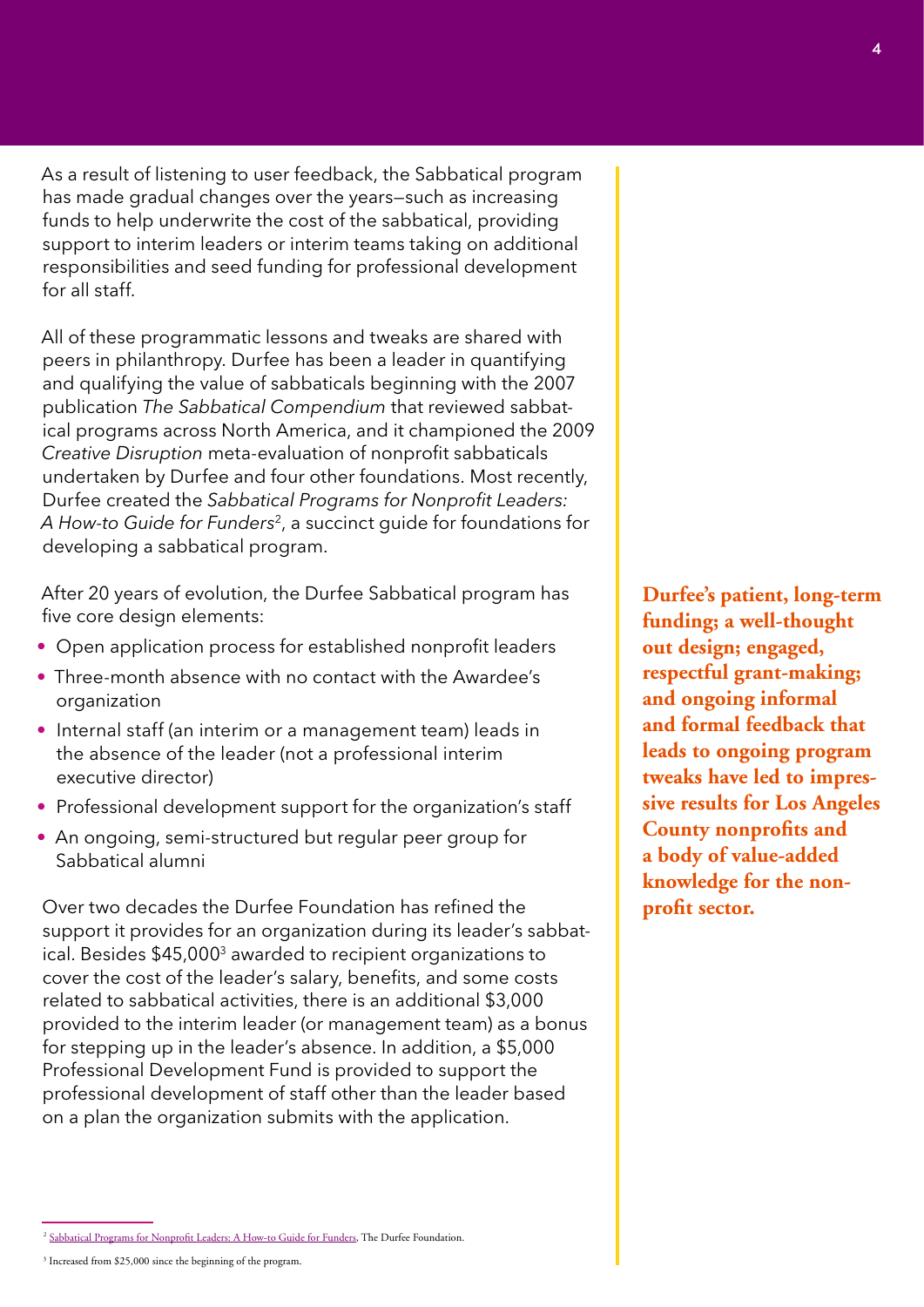## **The Survey Sample**

The Durfee Sabbatical program awarded its first sabbatical in 1997 to seven leaders. Subsequently, awards were given every year to six leaders until 2009 when the program became biennial.4 Through 2016, a total of 100 sabbatical awards were made. For this retrospective study, a survey was sent out to 93 recipients who had taken sabbaticals and 69, or 74%, responded. The responses were representative of every sabbatical class with an average of four respondents out of six awarded for each class. More women, 56, than men, 46, have received sabbaticals. Of the 69 respondents, 54% (37) were women and 46% (32) were men. The program has also been fairly racially diverse:

#### *Racial diversity of sabbatical survey respondents*



## **Years in Leadership Role and Age at Time of Sabbatical**

Given the program's preference that applicants have at minimum a ten-year history of leadership, it is not surprising that 81% of the awardees had been in their role for at least 10 years at the time of the sabbatical and 20% had been leading their organizations for 15 or more years. The median age of respondents was 50 years. Forty-seven percent were in their 50s and 35% were in their 40s basically mid to late-mid career. The remaining 18% were split between their 30s or 60s.

<sup>4</sup> In 2009, staff and board of the Durfee Foundation decided to move from an annual to a biennial awards program. Application numbers were between 25 and 40 for the first 12 years and continue at this level on a biennial basis. Durfee's selection committee, including 3 former Awardees, screens 12 finalists and selects 6 Awardees for each class.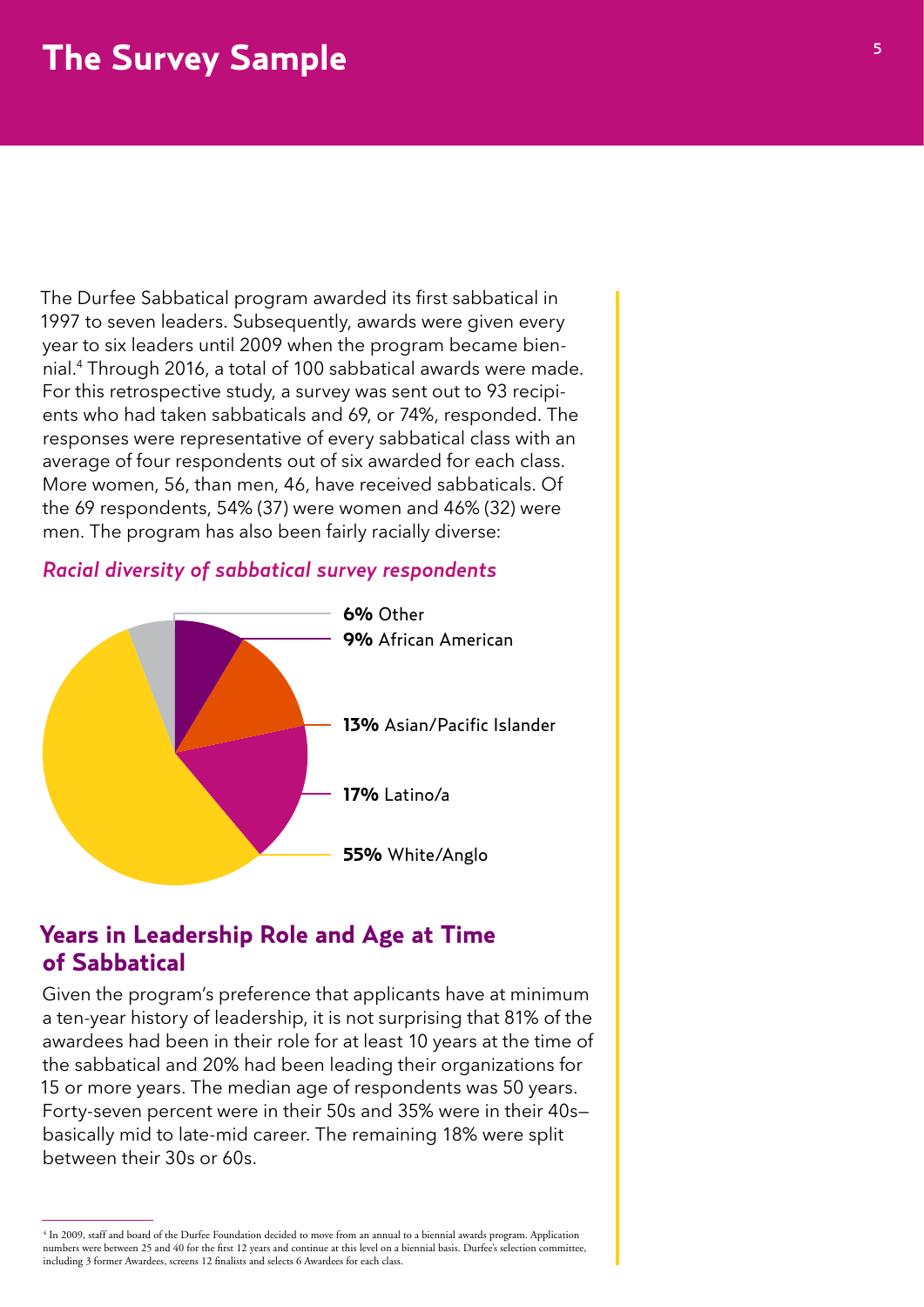*Years in current leadership role*



### **About the Reporting Organizations**

The Durfee Sabbatical program is open to leaders from all nonprofit fields. Human services (28%); arts and culture (16%); and health/mental health (12%) made up over half of the fields represented in the Sabbatical program. Many other types of organizations were also represented: community/neighborhood development, education, environment, housing, immigrant services, labor/workers' rights, youth development, legal services, civic engagement, women's rights advocacy, HIV/AIDS, domestic violence and disability services.

#### *Fields of awardee organizations*



### **Budget Size of Awardee Organizations**

Forty-seven of 69 reporting leaders (68%) cited budgets between \$500,000 and \$4,999,999. Another 22% had budgets over \$5 million. Smaller organizations with budgets under \$500,000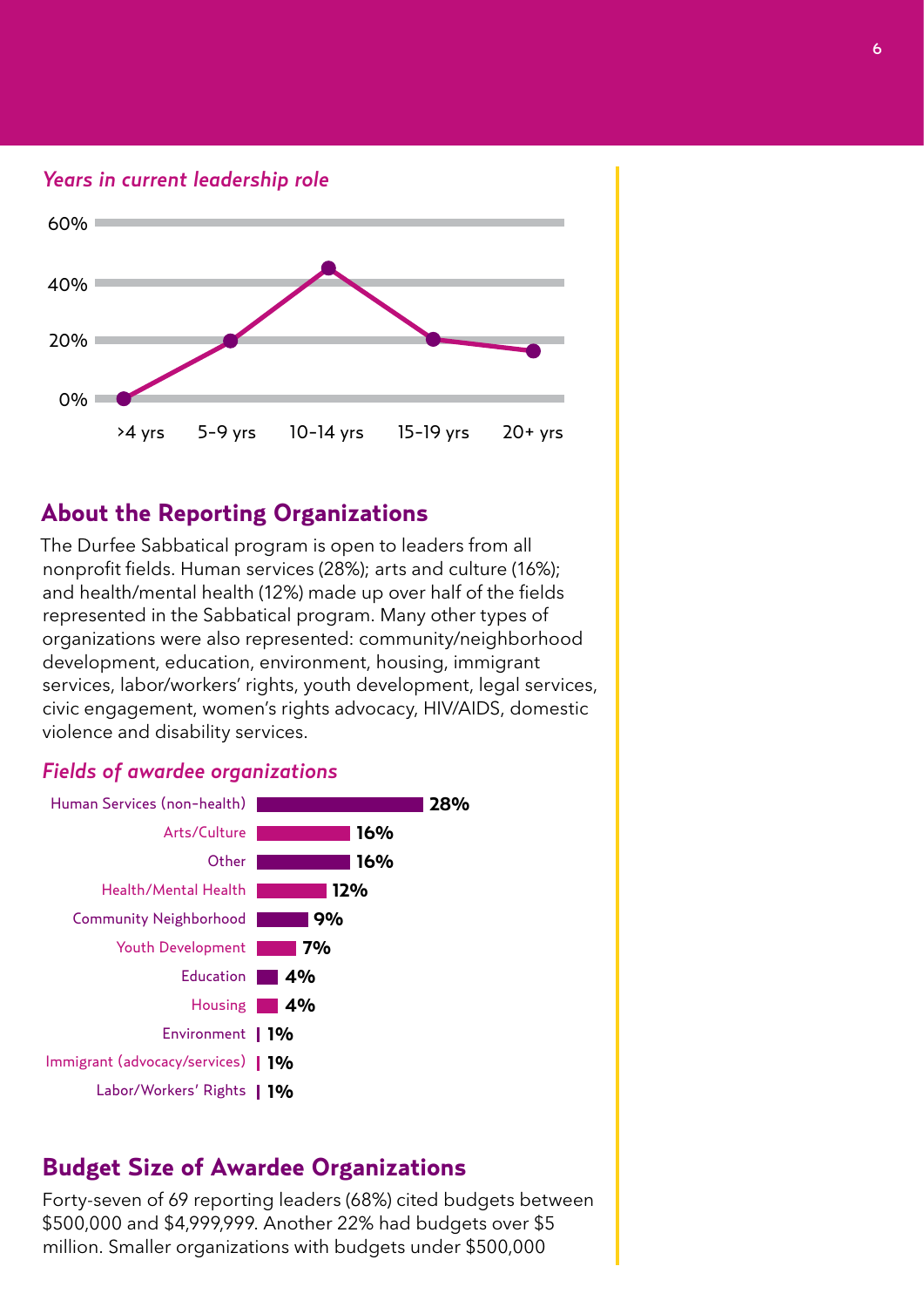represent only 10% of the organizations. Durfee learned early on that very small organizations with staff of less than 5 are too stressed by a leader's 3-month absence and conversely expects most large nonprofits to be able to pay for a leader's sabbatical, resulting in a pool of mid-sized nonprofits.



## *Budget size of awardee organizations*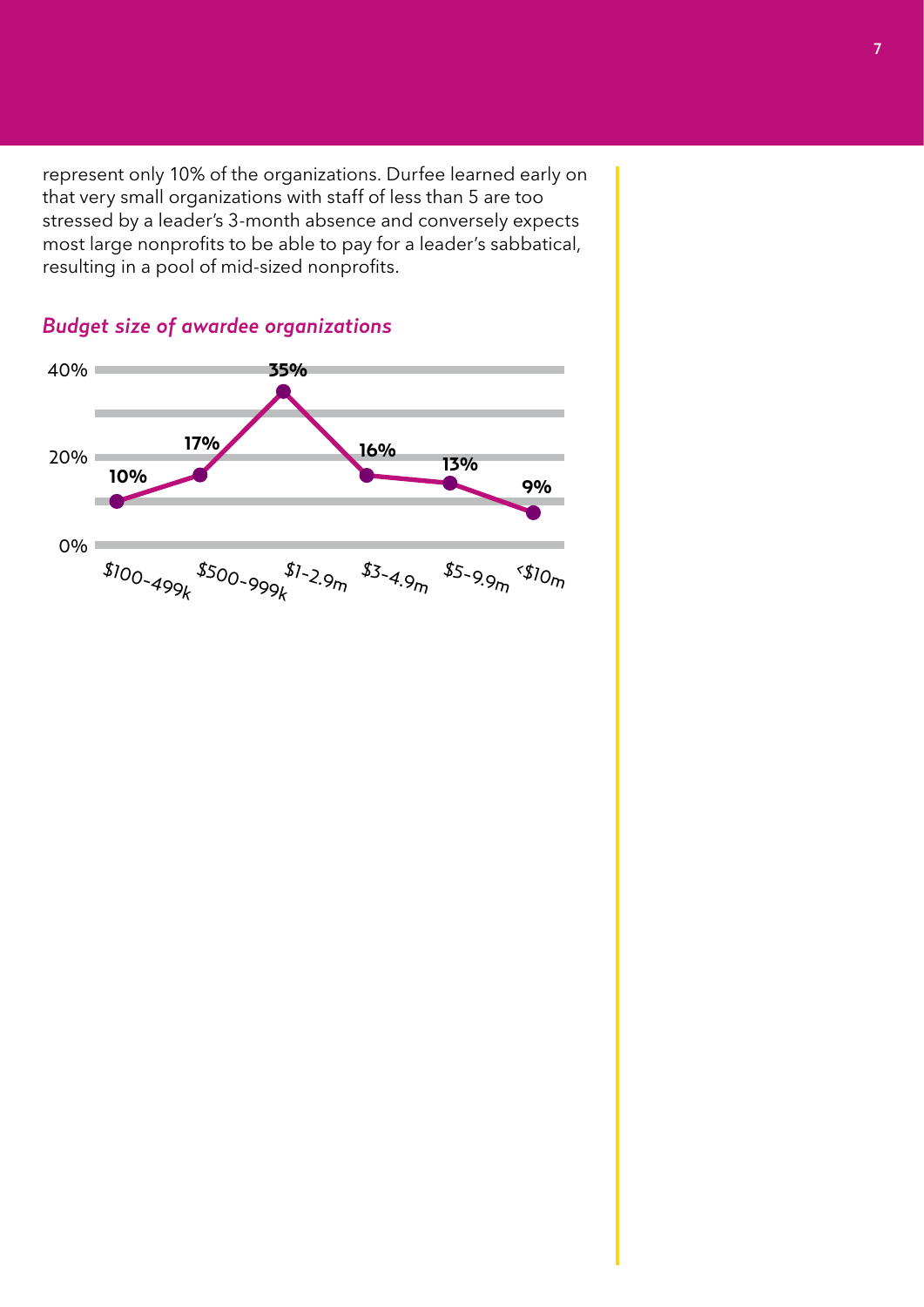## **Case Study**

## **Debra Suh: Building a Leaderful Organization**

Anyone who has worked in the field of domestic violence prevention knows that it can be all consuming and, no matter the level of effort, there are families that still fall through the cracks. Pacing, self-care and a supportive work environment are critical to longevity in the field. Debra Suh has been the executive director of the Center for the Pacific Asian Family (CPAF) since 1999. Today she is deeply established in her leadership role, but when she began as a first-time leader, Debra admits she felt challenged, even overwhelmed, in such a demanding field while growing a family at the same time.

During her first years in leadership, Debra wondered if she was home enough for her young children, while also worrying if she was doing enough to lead an important organization. As she shouldered more and more work, she felt bad about asking others to share the load—a classic pattern of the heroic leader.

In 2007 she was at a breaking point—overworked, torn in two directions, and questioning if she was in the right place. Her mentor Debbie Ching, who was a Durfee Sabbatical alumnus, encouraged her to apply for a Durfee Sabbatical. She did, thinking she would not be selected. But she was, and the sabbatical experience was deeply clarifying for her and transformational for the organization. During her sabbatical, Debra traveled, but mostly stayed at home with her children, creating a norm she had not been able to establish while working. She picked her children up from school and was home for dinner.

Before leaving on her sabbatical, Debra did something unusual among sabbatical awardees. She actually "hired up" and restructured before her departure, something that other leaders usually do upon their return. She hired an associate director and assistant and immediately started delegating more work. She knew that part of her sabbatical would include deep questioning about her place in the world, and whether or not she should continue as the leader for CPAF. She began to consider how the organization could be sustained without her. These steps and questions were the seeds for creating the CPAF of the future.

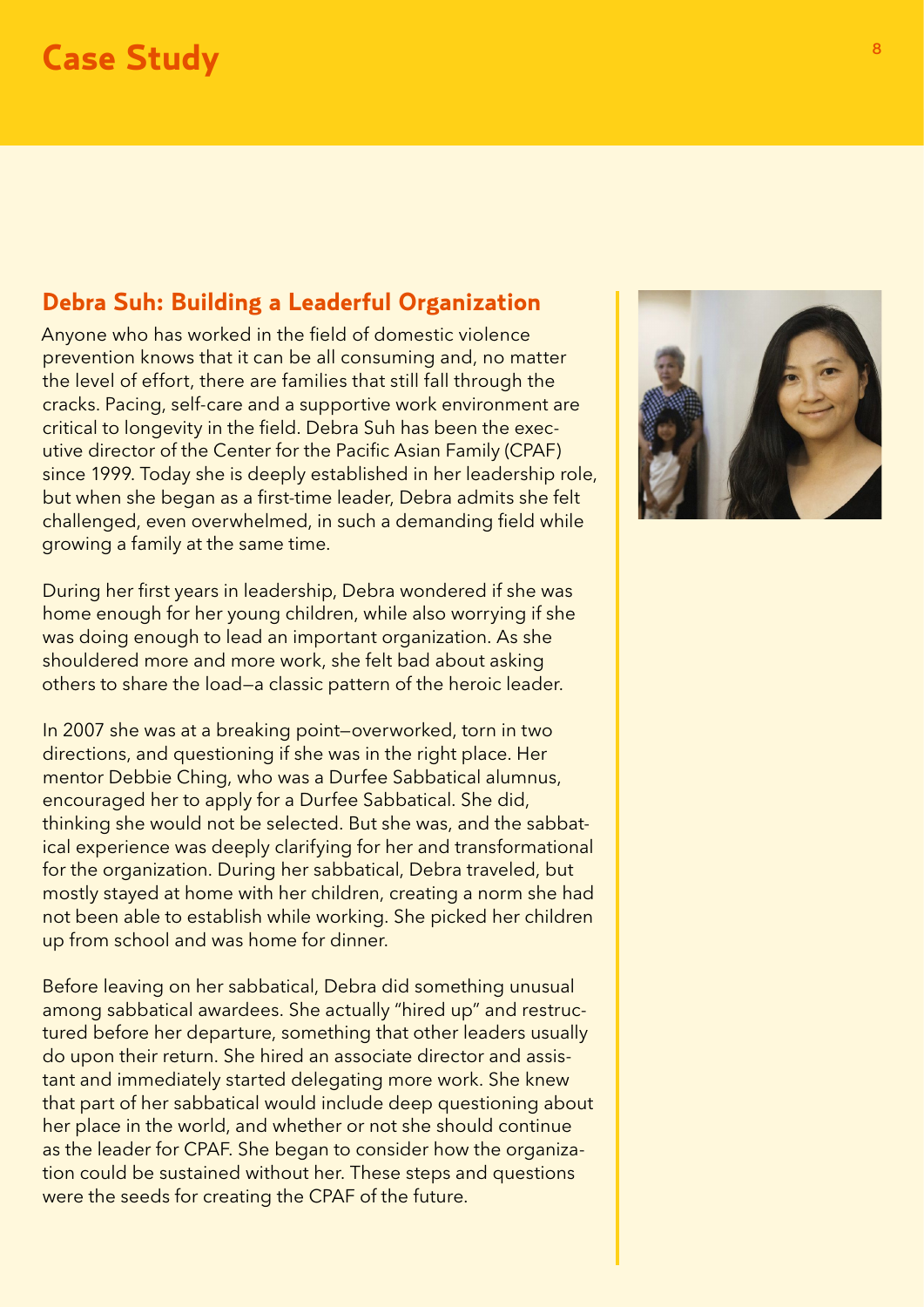Would Debra have thought to make these changes without the sabbatical? No, she says emphatically. Just planning for the sabbatical changed her organization's routines and shed new light on the current reality. Without that new perspective, Debra feels she would have soldiered on until she was burnt out, and would likely have left the organization.

Debra's clarity and resolve translated into an era of growth and change for CPAF. With new perspective on her leadership, she let go of the day-to-day oversight, handing over increasing responsibility to senior staff. She was able to shift to a more generative leadership approach, focusing on developing new strategies and fundraising. Despite returning from sabbatical at the beginning of the Great Recession, Debra was motivated to create a new community center and develop deeply important violence prevention programs focused on youth. She took the organization's fund development to a new level, increasing the budget from \$1.6 to \$3.4 million.

The lessons of the sabbatical helped Debra to shift from being a heroic leader, carrying too much of the burden of leadership herself, to a leader who develops other leaders. The senior leadership team, who led during her absence, remains to this day and form a core leadership group with her. Debra's style is now both distributed and facilitative, with most decisions made by consensus. She does not have to be the only representative for CPAF. The department heads have become leaders in their own right in California's domestic violence and sexual assault fields. Professional development funds are available for all staff, as well as a sabbatical policy that allows staff with 5 or more years of tenure to take a six-week sabbatical.

Debra continues to be a reflective leader and regularly attends leadership retreats. CPAF work is now more balanced for all, leadership more distributed and prevention programs are growing and have meaningful impact. There are new challenges federal budget cuts on the horizon and a recent acquisition that has the organization feeling "disrupted"—but they are challenges Debra feels the organization is prepared for with its more sustainable model and aligned leadership.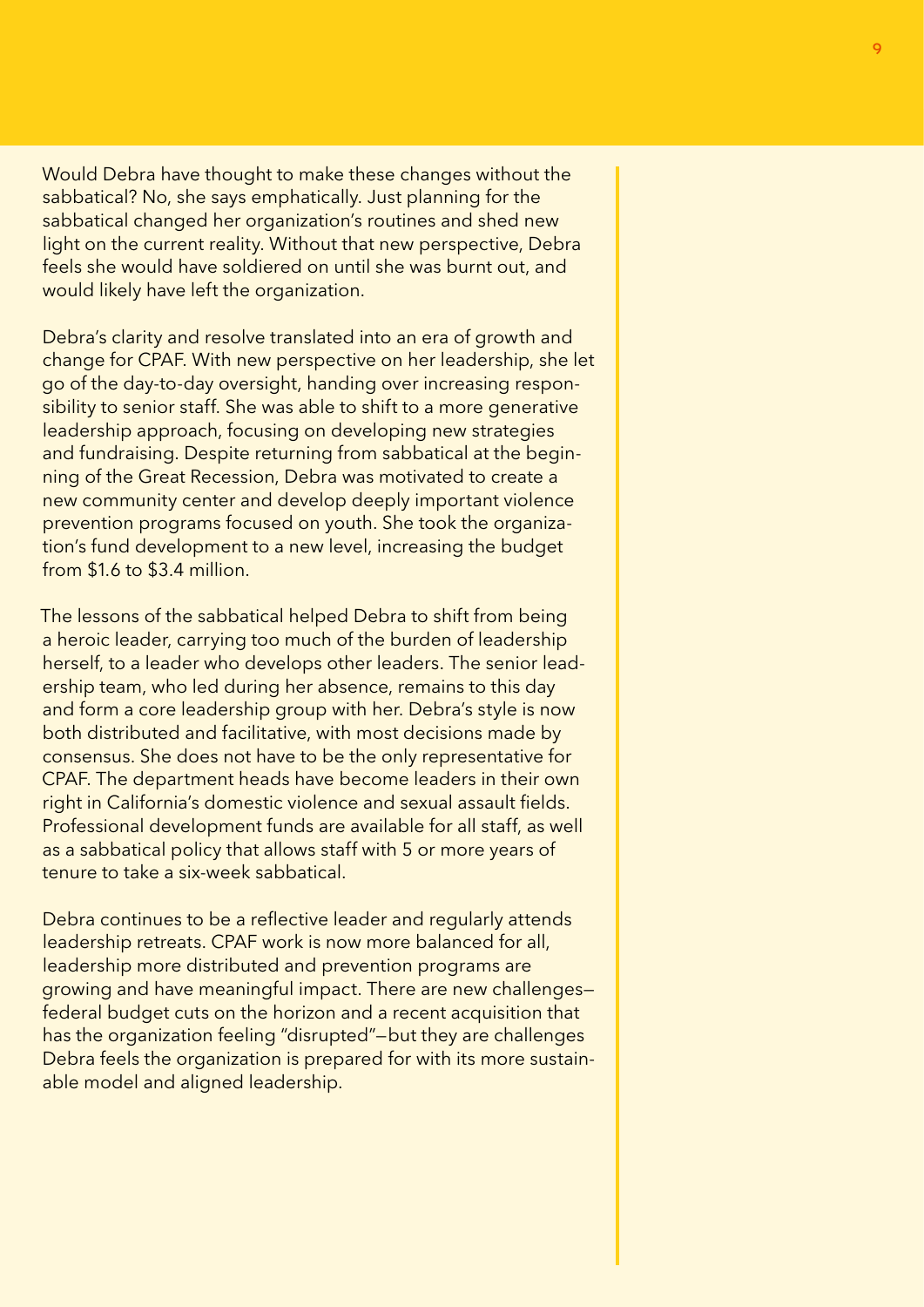The application process is key to the Durfee Sabbatical program's success. The program is designed for "established Los Angeles leaders acting in the principal leadership role of an organization for at least 10 consecutive years."5 Except for requiring that an organization have at least 5 staff, Durfee has not been prescriptive regarding what types of nonprofits are represented or other demographics. After the initial years where the Durfee Foundation did outreach to educate people about the program's availability, there has been an ample pipeline of applicants.

Beginning with the second application review, in 1998, three alumni were added to each round's selection process on a rotating basis. The peer reviewers add diversity, depth of experience in both the executive seat and as a sabbatical recipient to each selection process. Peer reviewers also become key ambassadors for the program—often counseling other leaders on the value of the sabbatical. Plus, they provide honest, firsthand feedback to Durfee staff on how to improve the program.

The application process tests for readiness and worthiness, but more importantly it begins the journey of a leader's selfreflection and mindfulness—something they may not make time for in their hectic, pre-sabbatical, day-to-day lives.

## **Rest, Reflect, and Renewal**

Deep emotional and physical *renewal* was the most sought after outcome by applicants, particularly renewal from burnout or near burnout. Twenty-one of 61 survey respondents (34%), when asked what led them to apply for the award, responded that they were near burnout at the time of application: "I applied for the opportunity to take a break from work and avoid complete burnout." Three of the 21 had just experienced a death in the family or a "trying time," and another three respondents described an actual breakdown in their health as a result of overwork and stress. "I had numerous stress related health problems because I was working nonstop."

Related to needing rest, but possibly not at the level of those who cited being close to burnout and physical exhaustion, were **The application process begins the journey of a leader's self-reflection and mindfulness.**

<sup>5</sup> *[Sabbatical Programs for Nonprofit Leaders: A How-to Guide for Funders,](https://durfee.org/durfee-content/uploads/2016/06/Sabb-How-to-Guide-2016.pdf)* The Durfee Foundation (2016)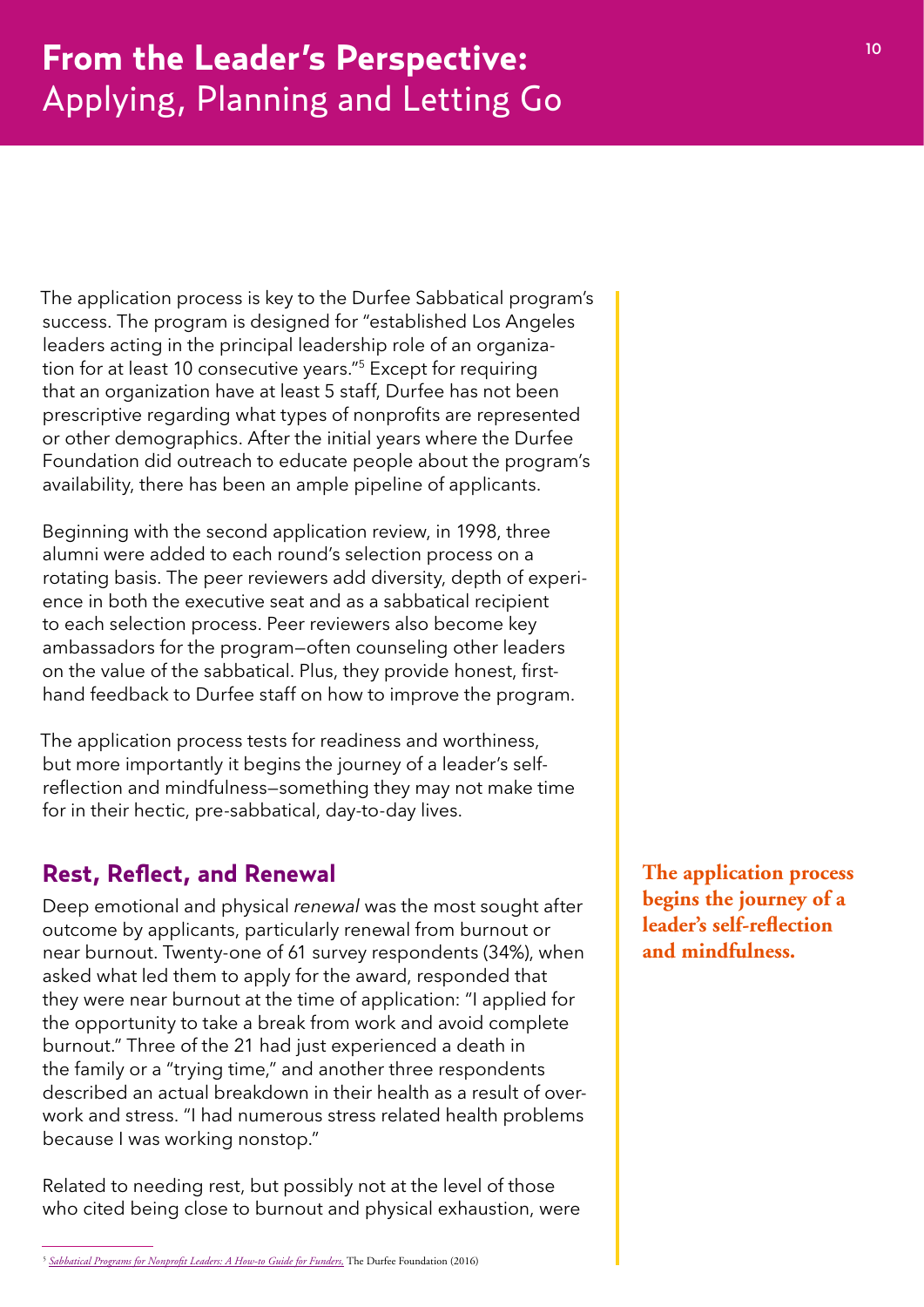those respondents (23%) who cited *reflection and refreshment* as the key reason for applying for a sabbatical:

#### **"I knew I needed time to reflect about the next chapter of my life, both professionally and personally."**

A key evolution of the Sabbatical program is that applicants view the sabbatical as a value add for themselves and their organization. Based on what they have learned through studies, observed or learned from Sabbatical alumni, some newer applicants purposely apply to develop their organizations (bench strengthening, succession planning). Survey respondents also cited the ongoing learning offered through the convening of the alumni network as part of their reason for applying.

### **Encouragement From Family, Friends, and Peers**

An open application versus invitation can be a concern for sabbatical programs because modest, heroic-type leaders might not apply. It is important then that as a sabbatical program establishes itself, word of mouth from peers and encouragement from alumni or foundation staff or boards of organizations create permission for leaders to apply. And support for the decision to apply from family, friends, and staff at the organization is critical in creating the permission many leaders feel they need in order to take a significant break.

As the numbers of Durfee Sabbatical alumni have grown over the years, they have become key in helping other leaders make the decision to apply: "The number-one reason I applied was because former recipients strongly encouraged me to apply, many times. Otherwise—I honestly would not have. I would have assumed there were other more qualified candidates, and also, there was the perceived hurdle of getting board support. *I later realized that both these assumptions were internal to me, not really reflective of how others thought.*"

### **Planning For Time Away**

Previous studies have demonstrated that sabbatical recipients who spend time planning their sabbatical or even taking an hour of coaching to get perspective about what the sabbatical means to them have a better sabbatical experience.<sup>6</sup> Durfee staff anecdotally noted that those leaders who take more time to plan tend to have a more rewarding sabbatical. After many years of

**Over 90% of sabbatical recipients found friends, family and staff of the organization to be very supportive of their taking a sabbatical.**

<sup>6</sup> *[Creative Disruption: Sabbaticals for Capacity Building & Leadership Development in the Nonprofit Sector,](https://durfee.org/durfee-content/uploads/2016/06/Creative-Disruption-Sabbatical-Monograph.pdf)* Deborah Linnell & Tim Wolfred. Third Sector New England and CompassPoint Nonprofit Services (2009)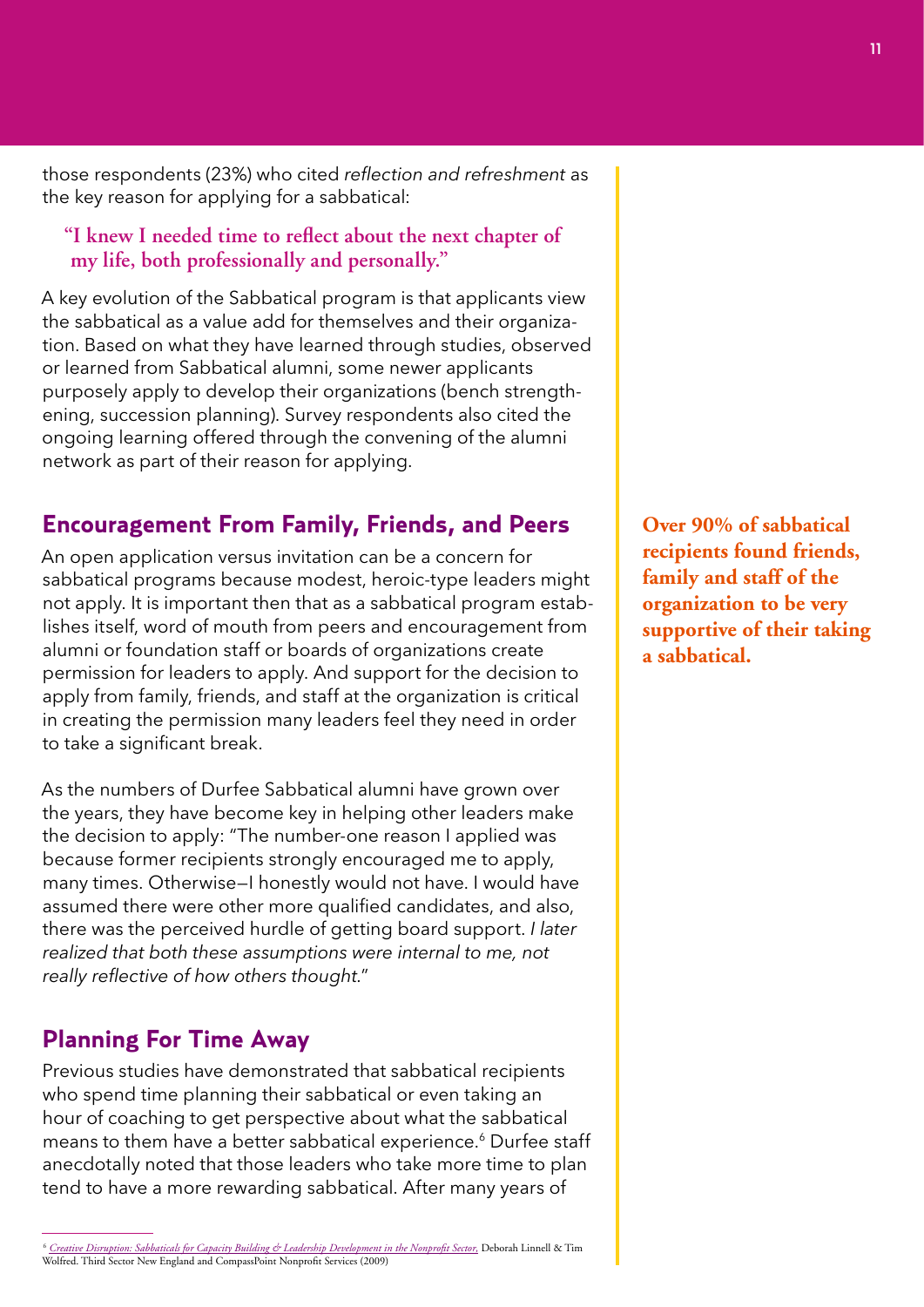experience, Durfee staff and program alumni are able to provide suggestions for planning for the sabbatical—identifying an individual, but more typically a team, to provide interim leadership; dividing particular tasks among the team members; identifying roles and tasks for the board of directors during the leader's absence; helping to create clarity of communication and decision-making among team and board members for the duration; clarifying the rare emergency instance when the leader might be contacted on sabbatical, and so forth.

Even so, at the individual level, for the leader, planning for and taking the leap away from one's day-to-day work experience is not easy. Learning to "let go" remains a personal experience for each individual awardee—a critical part of the learning journey as the letting go process is a part of what later fuels the capacity to come back and further let go of the day-to-day.

Durfee learned early on to require that a leader begin their sabbatical within a year from the day it is granted. The lesson is captured in its *How-to Guide,* "The fact is, there is no truly convenient time to take a sabbatical—there will always be unexpected grant deadlines, staff emergencies and funding crises, but the recipient and the organization must commit to making the sabbatical happen. A firm deadline facilitates that commitment."7

The experience of the awardees bears out the importance of the one-year limit for planning and taking the sabbatical. Without a firm deadline, these challenges could forestall a sabbatical indefinitely in the leader's mind. Some issues cited by respondents to the survey included:

**Timing:** "Determining the right time to disengage. This was the beginning of the Great Recession."

**Preparing the organization:** "This was the first time our leadership team was going to be taking the reins of the organization without me. They were quite hesitant even as they were supportive of me taking the sabbatical. The Durfee Foundation support of our leadership team made all the difference."

**Worry/concern about the organization:** "Concern that I couldn't pull myself away, that staff couldn't do without me! Of course they could and that's (one of the) beauties of the program—EDs see that it IS possible."

<sup>7</sup> *[Creative Disruption: Sabbaticals for Capacity Building & Leadership Development in the Nonprofit Sector,](https://durfee.org/durfee-content/uploads/2016/06/Creative-Disruption-Sabbatical-Monograph.pdf)* Deborah Linnell & Tim Wolfred. Third Sector New England and CompassPoint Nonprofit Services (2009)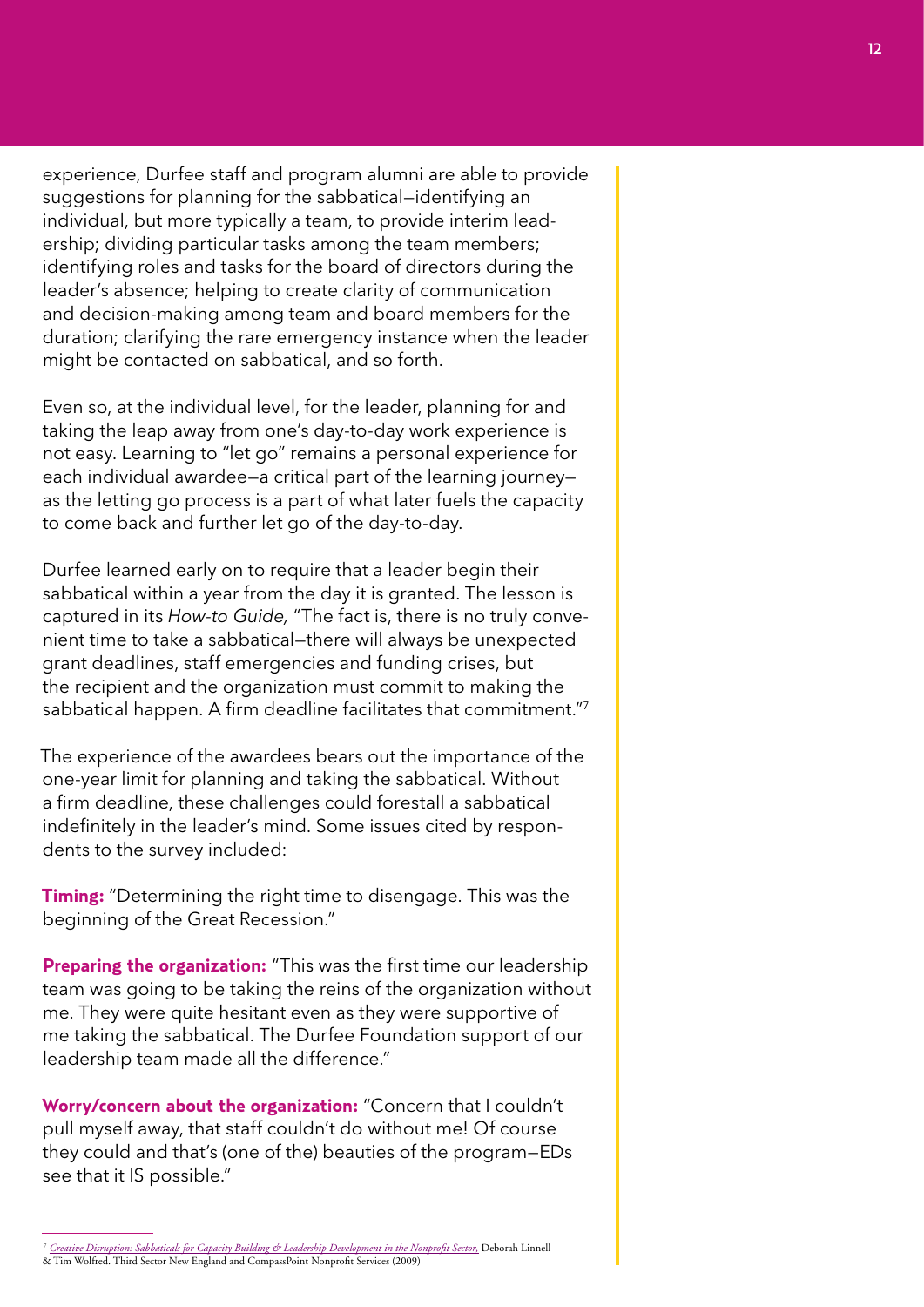**Guilt:** "Even when I received notice that I had been selected, the "guilt" was always present since…long-term employees were not benefiting from the award. The coaching and the financial gift that the deputy received, the funds provided by Durfee to formalize a staff development fund, and having the organization establish the fund, addressed the 'guilt' feeling."

**"This was the first time our leadership team was going to be taking the reins of the organization without me. They were quite hesitant even as they were supportive of me taking the sabbatical. The Durfee Foundation support of our leadership team made all the difference."**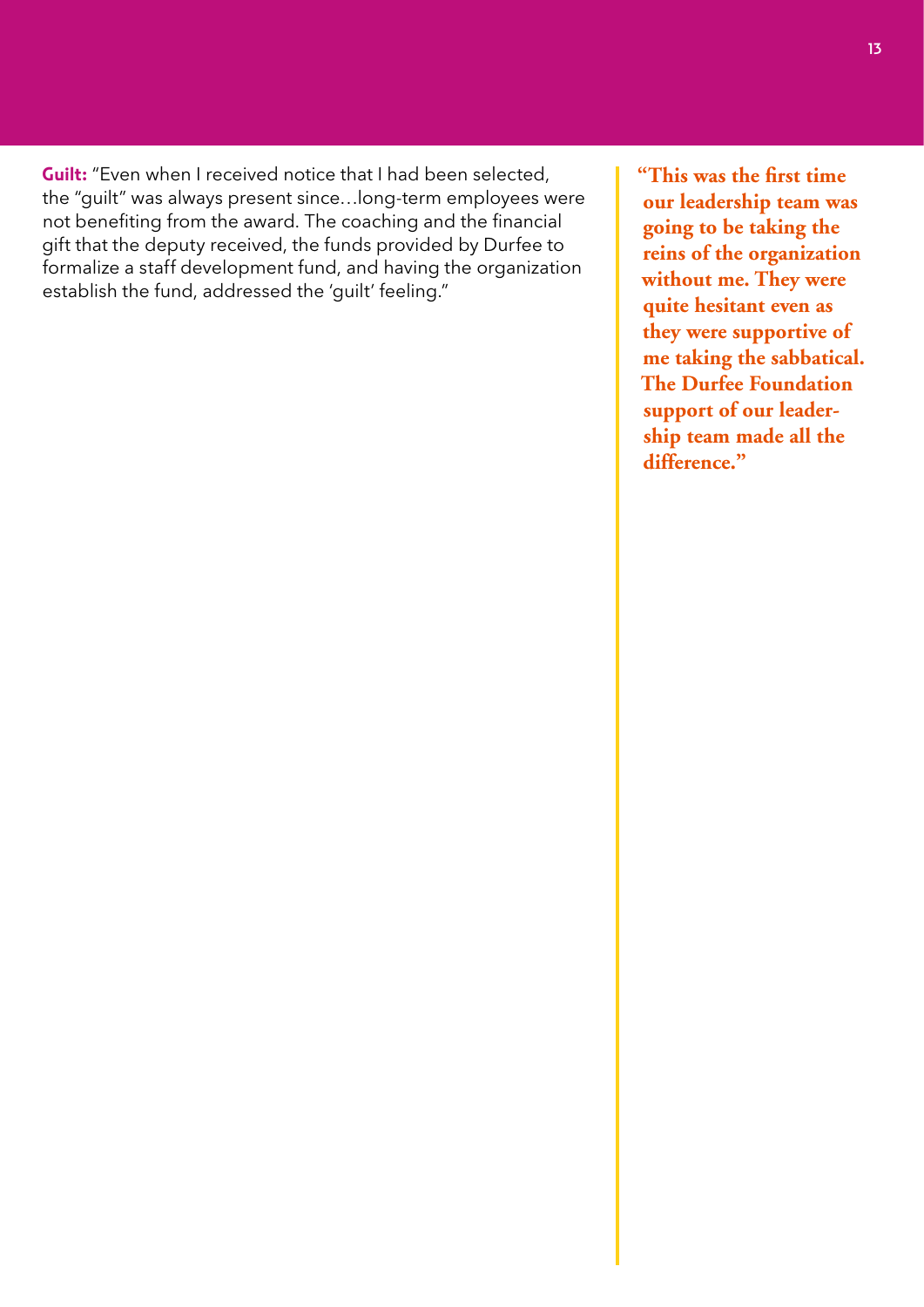The most basic gift of a sabbatical is summed up by an awardee simply as "the chance to disengage from the daily work; rest, spend time with my family and reflect on the future." No one person's sabbatical is the same, but certain factors have been found by Durfee and other providers of sabbaticals to contribute to a leader's renewal and subsequent success for the individual and the organization. These factors include being away from the organization with no contact for three months, travel away from the home community for two to four weeks of the sabbatical, reconnecting with family and friends and some reflective time alone.

**99% of reporting leaders found the sabbatical experience positive to very positive with 91% ranking it very positive.**

#### *Sabbatical importance to awardees*



Awardees reinforced, in their own words, the importance of not simply taking a break away from leadership responsibilities, but also taking some space away from Los Angeles, as important to getting enough distance to gain new perspective and renewal: also takil

> **"Distance! Literally being in Italy and later Britain 'shocked' me out of my 'I am the organization' mindset."**

"Traveling outside the country really forced me to **disconnect from work, but to reconnect with my family. My daughter loved that I spent time with her."**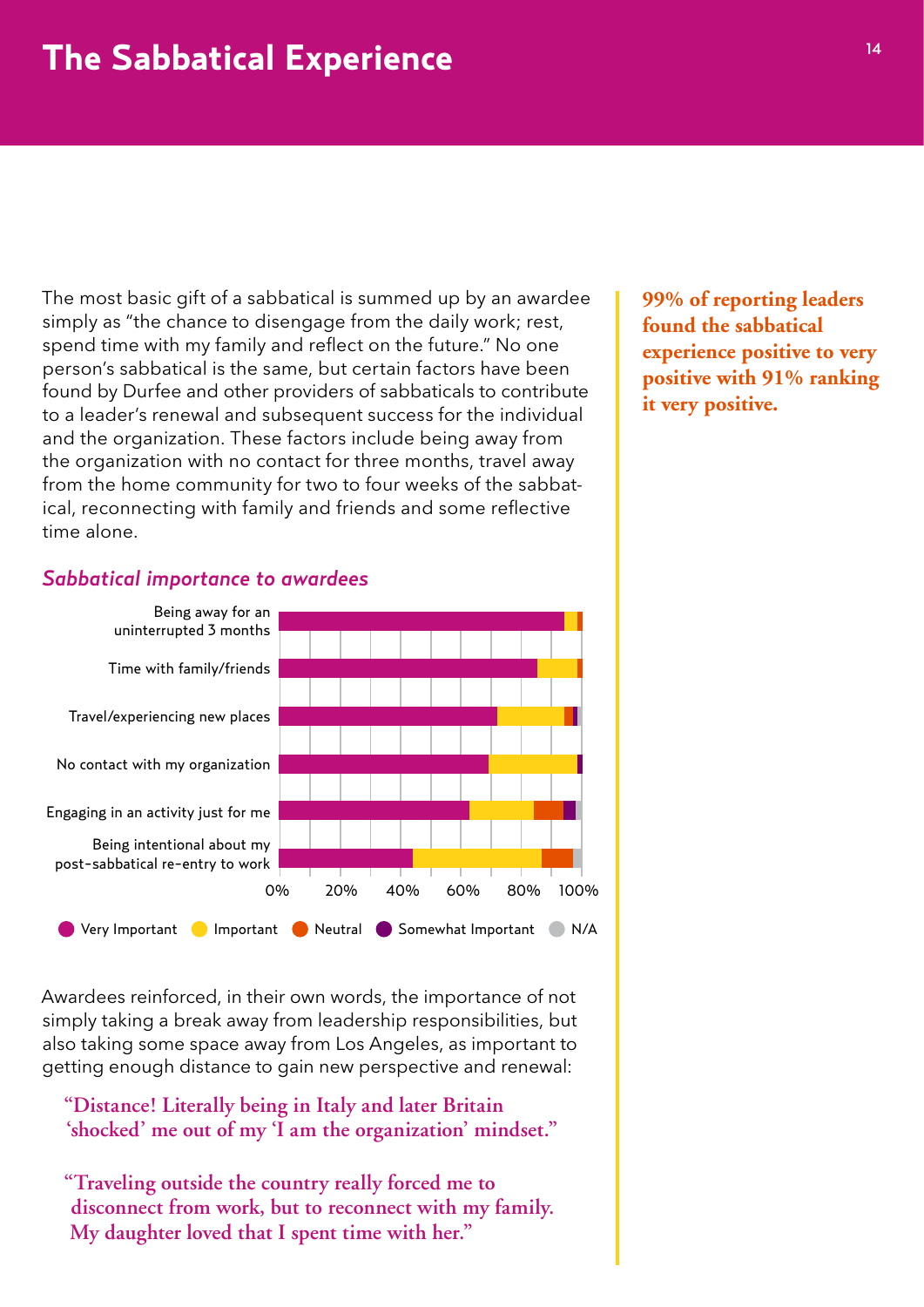Connecting to family is also important:

**"I think one positive thing that contributed to my sabbatical was the time that I was able to spend with my elderly mother and my granddaughter."**

In addition, when asked to explain in their own words what "contributed positively to your sabbatical experience," 27% of 51 respondents wrote to the importance of the structure of the Durfee Sabbatical program as exemplified in this comment:

**"The structured and unstructured guidelines of the sabbatical. The rules of disconnecting from the organization, no work-related activities during the sabbatical, and the support for the deputy assisted me since I took the guidelines seriously and wanted to honor the gift of the sabbatical. The freedom that the sabbatical provides to do whatever I wanted to do gave me the time to address so many internal issues that would have kept me from staying healthy."** 

#### **Re-entry Can Be Challenging**

Some Sabbatical awardees have found coming back after three months challenging.

**"I couldn't imagine how much I did in a normal day at work—feared my ability to return to that," and "the thought of re-entry gave me anxiety," and "re-entry was harder than I expected."**

The Durfee Sabbatical program and other nonprofit sabbatical programs have found supporting re-entry is key, namely by sharing experience and knowledge gained by sabbatical awardees over the years. As Durfee writes in its *How to Guide:*

**"Some recipients have found that 'everyone moves too fast' after slowing their pace during the sabbatical. Others experience post-sabbatical blues, or simply feel out of the information loop when they rejoin staff."** 

While every individual experiences re-entry differently, naming this as a particular point in time in the sabbatical experience helps leaders and organizations prepare. The growing body of knowledge about nonprofit sabbaticals makes awardees aware that re-entry will be another program transition point and good practice points to taking the first few weeks slowly, and using the time for observation, listening, and reconnection.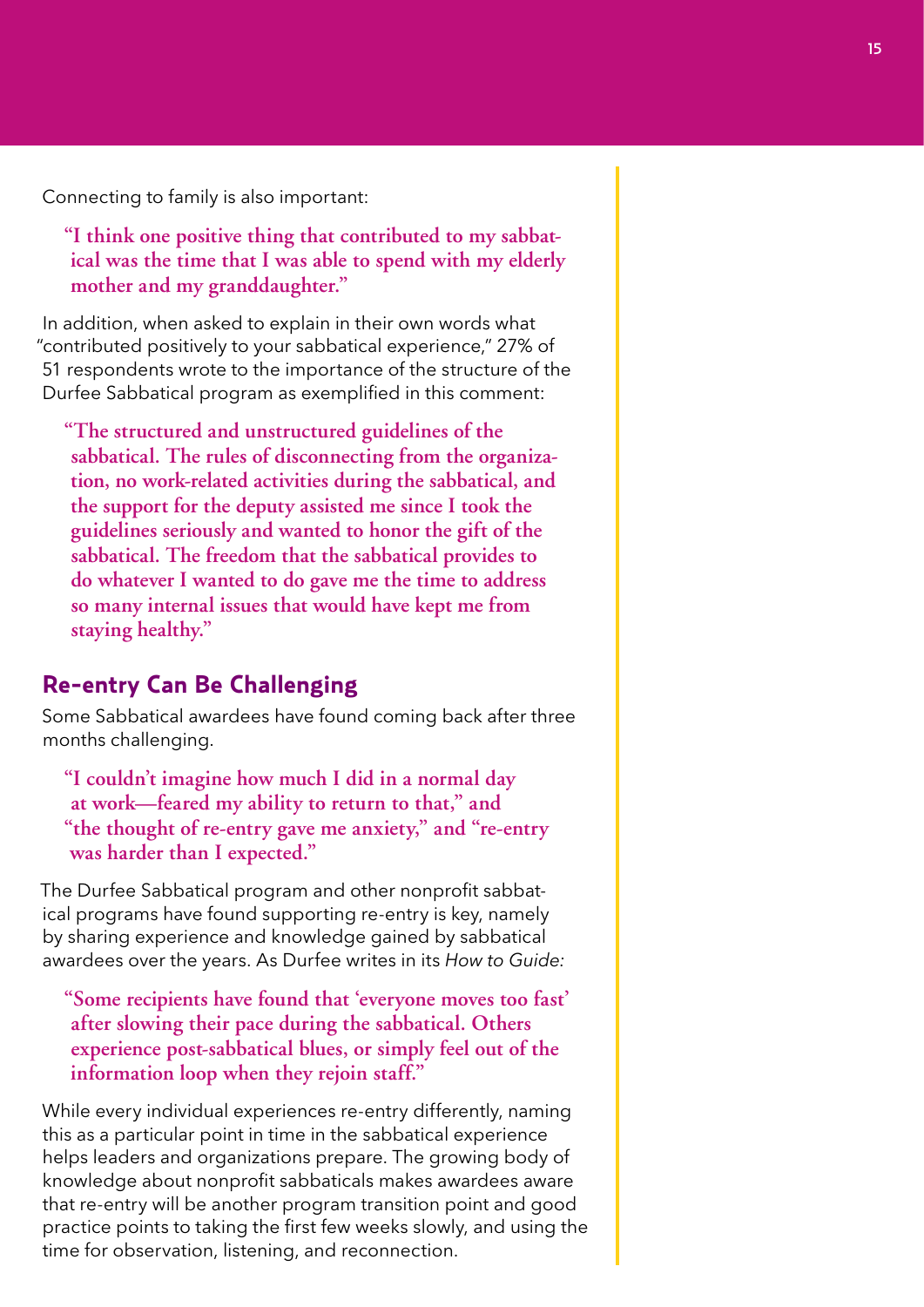## **Case Study**

## **John Maceri: Leading Anew**

John Maceri joined Ocean Park Community Center (OPCC) in 1999 to strengthen the legacy of OPCC's "neighbor helping neighbor" founding philosophy to improve the lives of Santa Monica's most vulnerable, low-income people.

One decade into his tenure as Executive Director, John led an expansion of programs at OPCC, culminating in a five-year capital campaign that resulted in relocating programs and expanding the organization's campus. It was a time of great achievement—a convergence of activity and accomplishments but the completion of the campaign left John questioning "what next?"

John was cognizant of the fact that some leaders can stay too long and he did not want to be "that guy." For several years, he had been encouraged by peers to apply to the Durfee Sabbatical program, but he wanted to be sure he wasn't using it as an exit strategy. John took his sabbatical in 2012. Before leaving, he spent time with the OPCC leadership team to talk about division of labor and to make sure they were comfortable and clear about roles and responsibilities during his absence.

The sabbatical enabled John and his partner of 29 years to spend quality time together and to recommit to a better work/ life balance. John admits that reentry to work was difficult, after slowing down so much—in fact, he admits he was a bit scared. He was worried that all of his thoughtfulness about figuring out his next steps would go out the window, and that his lessons about boundaries around personal and family time would not hold fast. However, after a few weeks back, John found his footing. Five years later, he reports that he has held his boundaries. He is better at planning his calendar and carving out personal time and does not check emails on the weekend, judging "what can wait 'til Monday" and role modeling how to lower the sense of urgency for staff.

John returned from sabbatical energized to tackle "big, audacious goals." He says that without the sabbatical he would not have had the opportunity to "really step back and think deeply about what's next for me and the organization." He returned from

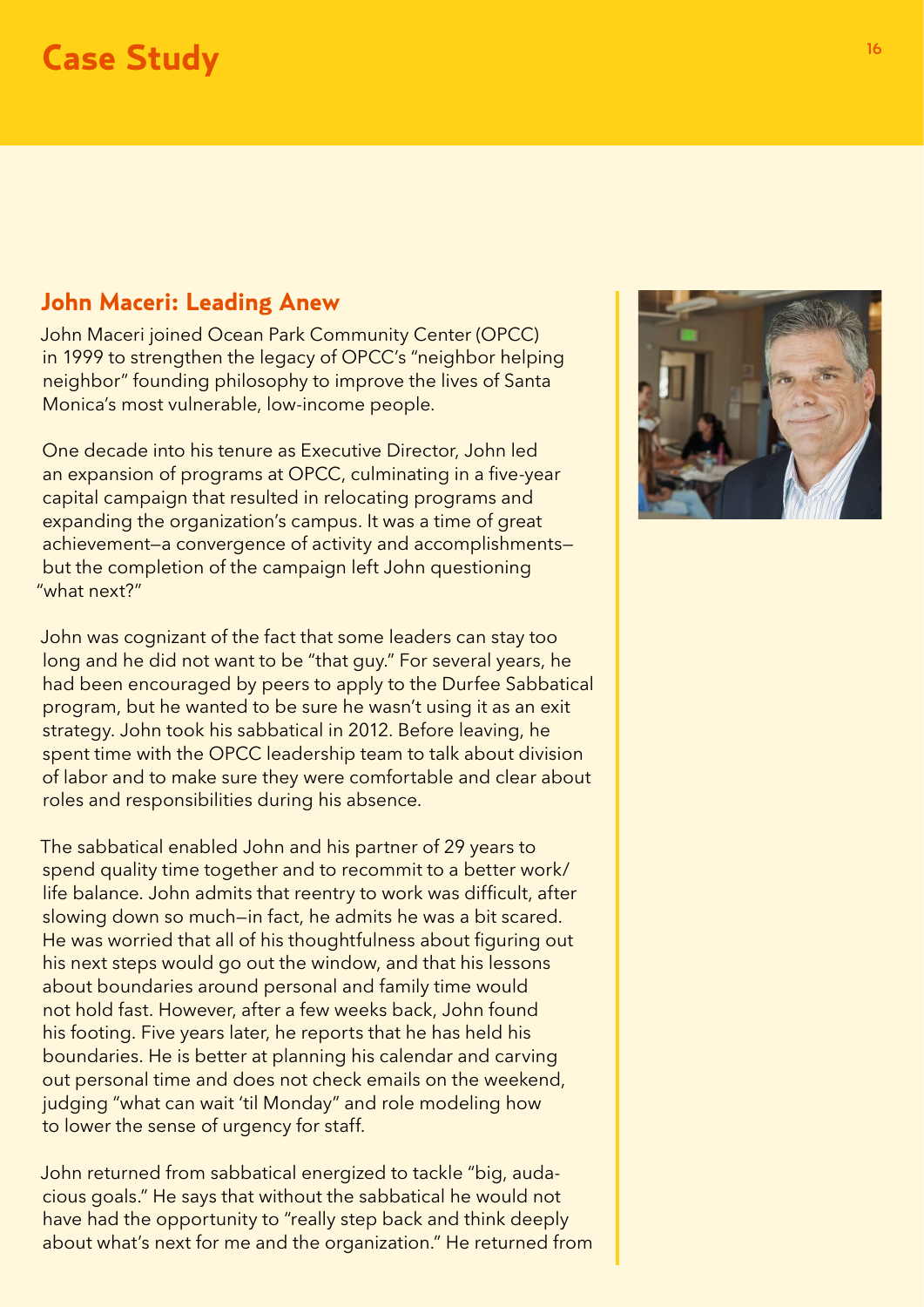sabbatical wondering, "who are we as an organization?" and engaged the staff and board in talking about and conceptualizing the next 10 years.

With renewed energy and focus, John undertook a merger with another large, well-established organization, LAMP Community, to create a new entity, The People Concern, in 2016. Now one of the largest organizations of its type in Los Angeles, The People Concern provides a fully integrated system of care to the city's most vulnerable homeless people to help them rebuild their lives. Philosophically, the organization believes in long-term involvement in human lives with care and mutuality, reminiscent of OPCC's founding "neighbor to neighbor" community roots. Advocacy and systems change, not only direct service, are at the heart of the work as well. Most recently, The People Concern has focused on decreasing the homeless population's over-dependence on hospital emergency rooms, working with area hospitals to create system changes for appropriate and preventative health interventions for the homeless.

The sabbatical also led John to think seriously about succession planning. While his departure is some years off, John believes thinking about future leadership is essential to organizational sustainability. In part, this means creating a formal succession plan, but it also means simply distributing leadership. John is leading a less hierarchical organization. He often puts out broad questions to his staff and asks "what do you think?" His goal is to spark critical thinking and imbue a spirit of collective ownership of the organization's mission and future.

As John says, "No one is going to be here forever," so by building shared stewardship for the organization's future, John and his staff and board are ensuring that an organization centrally important to those in need not only endures, but keeps generating the change required by its constituents and meeting its evolving mission.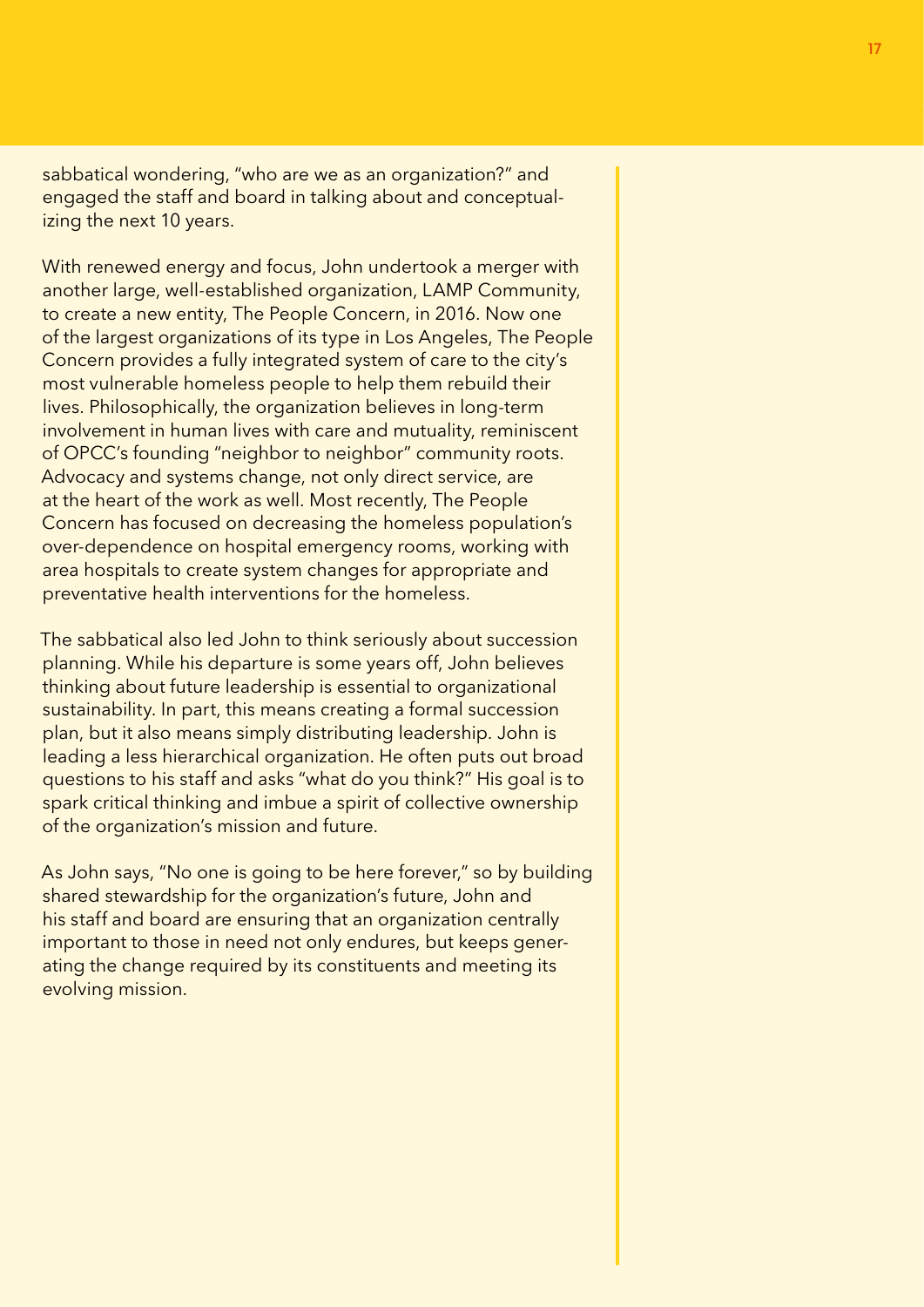## **Shorter-term Benefits for the Leader**

The Durfee Sabbatical program shows important shorter-term benefits for a leader's renewed energy for leadership, work/life balance, physical health, and confidence to do the job.

### *What Improved for You Immediately After the Sabbatical?*



Eighty percent or more of 68 respondents reported that energy for leadership activities (visioning, strategy, fundraising, supervision, communications, collaboration); connecting with family and friends; work/life balance and engagement with personal activities (exercise, creative, spiritual) all improved after their sabbatical. Over 70% reported improvements in physical health and confidence in leadership as a result of the sabbatical.

## **Lasting Impacts for the Leader**

The short-term benefits for sabbatical recipients are valuable enough, however, after two-decades, the Durfee Foundation has begin to unearth longer-term impacts.

Lasting impacts cited by awardees included gaining careerlong habits of improved work/life balance, new and lasting perspective on themselves and their leadership role, increased confidence, the ability to delegate and the importance of ongoing fellowship as quoted here: "The most lasting impact

**The most lasting impact of a sabbatical for nonprofit leaders is behavior change regarding work/life balance.**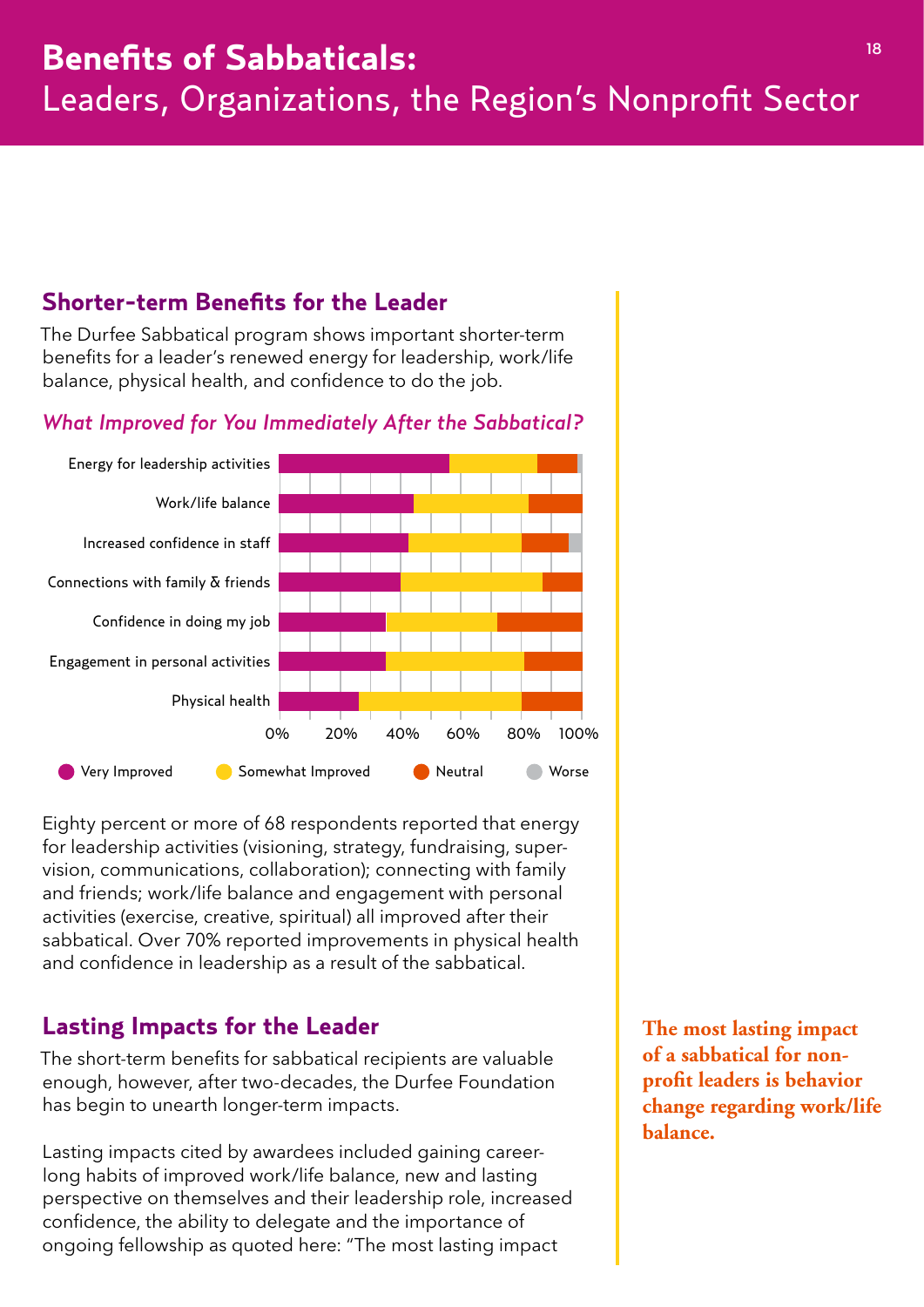has been the enduring friendships and support from Durfee Sabbatical fellows" and "Becoming a part of the Durfee 'family' and all of its post-sabbatical support."

#### Work/Life Balance

The value of seeing the importance of rest as essential to good leadership, resulting in actual behavior change for the leader (and also for the organization as noted below) is a key long-term impact of the Durfee Sabbatical program. In regards to work/life balance, Awardees reported:

**"Learning to breathe and take breaks…even if it is only walking around the building several times where my office is located. Trying to unplug and take days off just to relax. Before the sabbatical I worked on grants on every vacation. I no longer do that."** 

**"The realization that it is important to schedule personal time into my schedule with more regularity."**

**"The most lasting impact is learning how to shut off work and being stingy with my personal time."**

**"I now schedule and take vacation time and stopped working six to seven days a week. I devote time for myself."**

#### New Perspective

Gaining new perspective—or the long "aha"—is immutable and therefore long-term in its impact: "Perspective and balance it wasn't an overnight change, but it was the start of a change that has made a real difference even over 10 years later."

For some leaders, the space and reflection time the sabbatical afforded gave them perspective on themselves and where they wanted to be: "I gained a new perspective of who I am and what I want to do with my life. It was a permanent shift."

Others gained greater perspective on themselves and their role and wrote that the lasting impact was, "Knowing my organization could continue without me," and "To accept the fact that I am not irreplaceable and it is OK that I cannot do it all." Related to this, several respondents reported that they gained perspective on the importance of any one staff person and when some

**The majority of leaders returned from sabbatical with new perspective on the capabilities of staff who led in their absence, leading them to delegate more and restructure staff to better balance responsibility and workload.**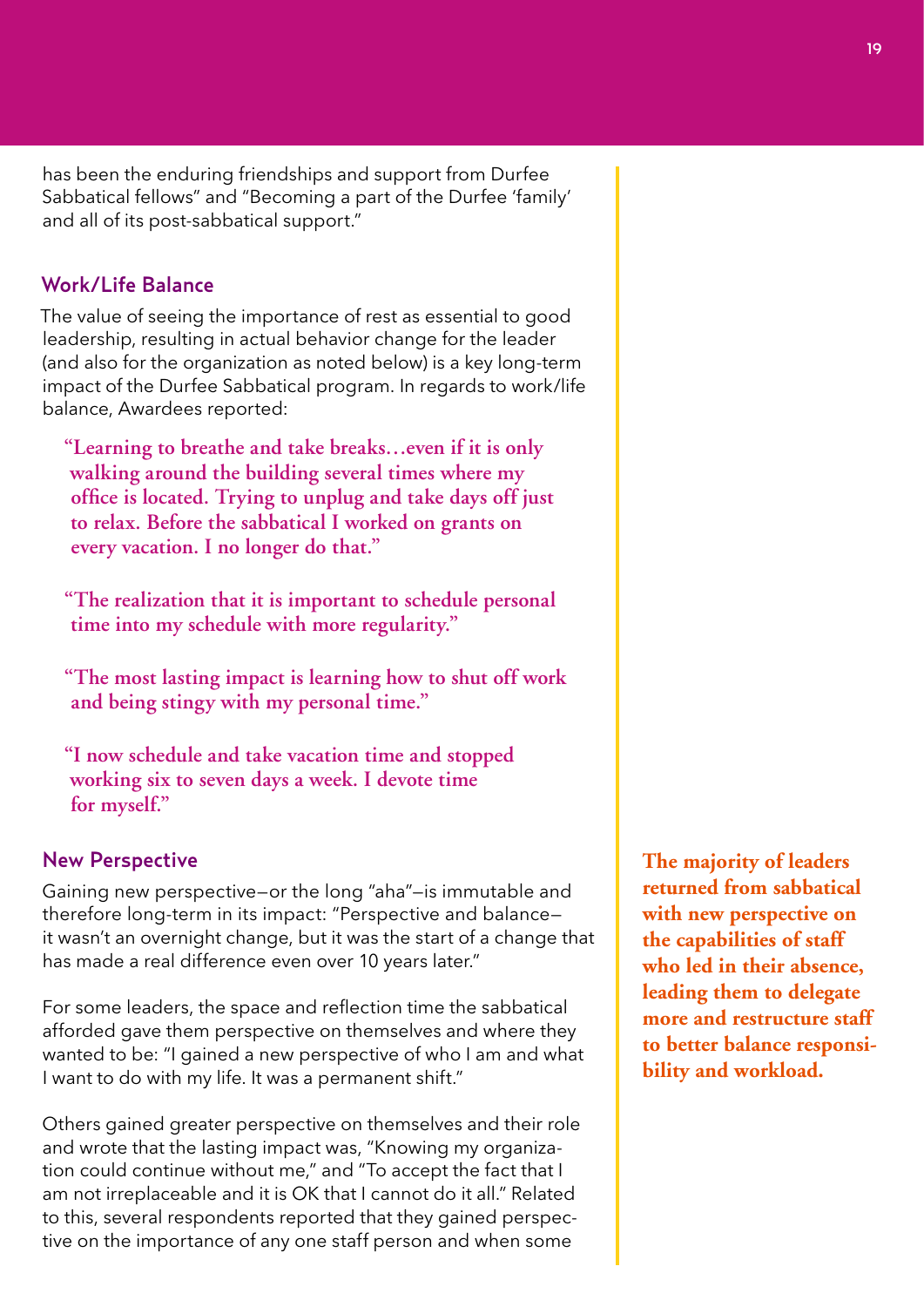experienced turnover of key management team leaders after their return, they were able to view the departure as an opportunity for new voices, change and growth.

## **Benefits to the Organization**

Sabbaticals are a proven intervention for organizational change, but few programs have the longevity to begin to tease out the impact of sabbaticals on organizations over time. Leaders representing a 20-year arc of Durfee Sabbatical alumni identify several areas of lasting impact to their organizations:

#### Workplace Culture and Benefits

Nearly three-quarters of respondents reported an organizational culture shift towards more work/life balance. For some groups the culture change was informal: the leader modeling working fewer hours and taking more vacations balance rippled through the organization. Others codified work/life balance culture by revisiting benefit programs or offering sabbaticals more widely. Twenty-seven percent of respondents reported that there were changes in policy around benefit structures and that a sabbatical benefit had been extended to some or all staff. In the case of the sabbatical benefit, another 15% reported that their organizations were in planning stages to implement sabbatical policies.

#### Board Effectiveness

Forty-six percent of respondents rated their boards as more effective as a result of the sabbatical. Boards often step up during a time of a leader's absence—they learn more about the leader's job and the organization as they help plan for the absence and then support the management team often with much more defined check-ins and support than the leader usually receives. This affirms the same finding from the 2009 *Creative Disruption* national study of sabbaticals where both leaders and interim leaders reported that boards were more effective as a result of the planning and learning surrounding a sabbatical. In particular, that study found that 75% of responding interim leaders reported a "more productive relationship with the board of directors as a result of working more closely with them."8

<sup>8</sup> [Creative Disruption: Sabbaticals for Capacity Building & Leadership Development in the Nonprofit Sector,](https://durfee.org/durfee-content/uploads/2016/06/Creative-Disruption-Sabbatical-Monograph.pdf) Deborah Linnell & Tim Wolfred. Third Sector New England and CompassPoint Nonprofit Services (2009)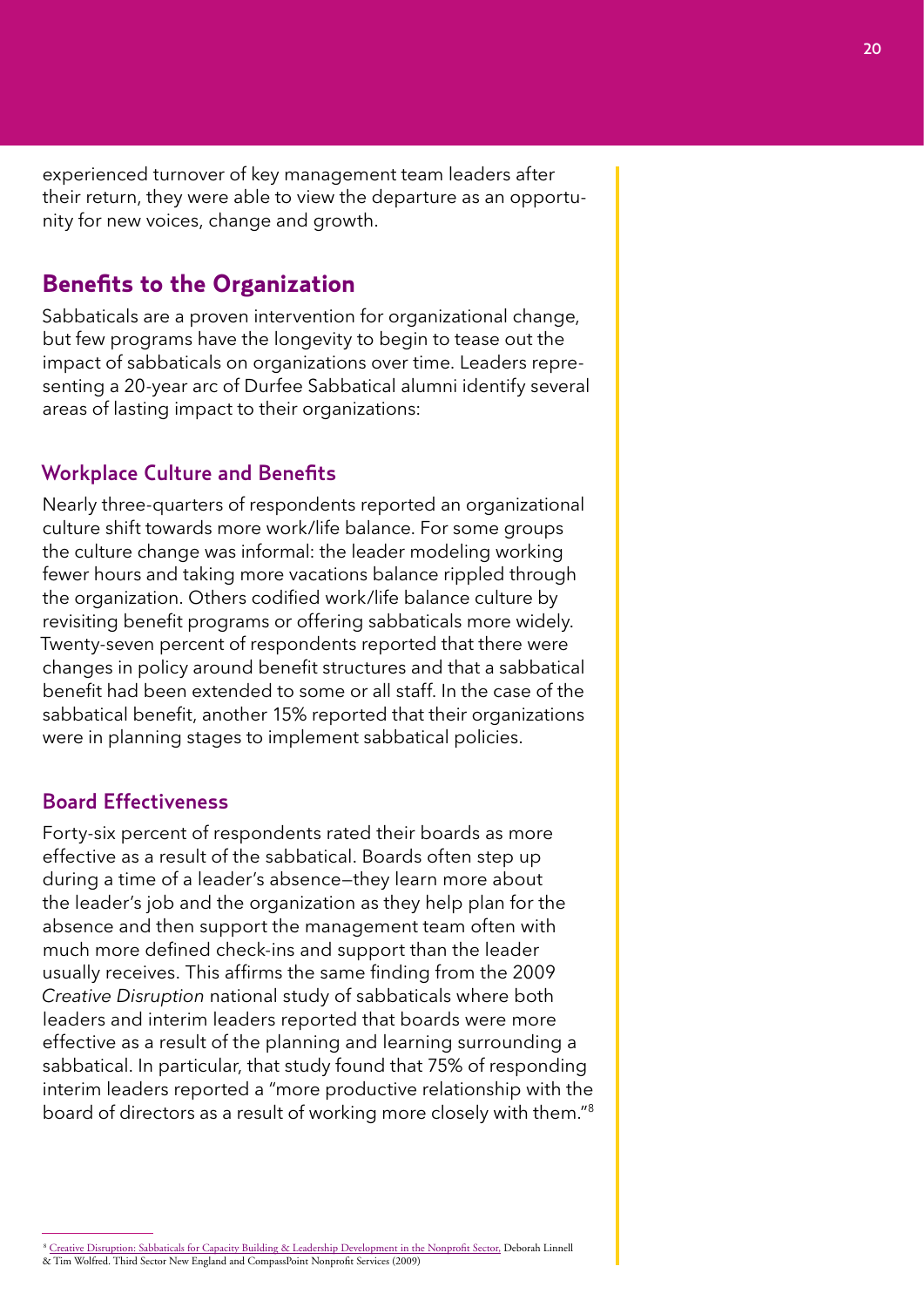#### Restructuring and Strengthening the Bench

Sixty percent reported that some or all management jobs were restructured. The restructuring occurs primarily as a result of management teams stepping up during a leader's absence and the leader realizing that "the organization could function, at a high capacity, without me." Sabbaticals allow leaders to see a broader scope of work and let go of some of the day-to-day to engage in more policy or higher-level strategic work—the ripple effect being that other managers pick up more responsibility, in turn strengthening the bench of the majority of organizations whose leaders take a sabbatical.

Some national and regional studies have raised concerns about the lack of bench strength in the nonprofit sector. That sabbaticals provide a relatively inexpensive and organic platform for strengthening leadership within organizations is a key outcome.

Sixty percent of survey respondents in this study reported that all or some of the management team members' jobs were restructured as a sustained result emerging from the sabbatical.

Awardees reported that "new leaders of the organization were developed," and "Other staff members that covered for me during my sabbatical learned more skills that have been of great benefit to the organization."

**"My sabbatical got the organization to assess our full leadership bench…Our group was going through changes, but (the sabbatical) showed us that we had a deep bench, and that the organization was not dependent on one person. It also was a catalyst to being more intentional about developing our senior team as part of building the institution."**

#### Lessons from Interim Teams: Not Everyone Wants to Lead

Seventy-nine percent of respondents reported that, in their estimation, the sabbatical experience was also helpful to the professional development of the interim leaders. Interim leaders gained new perspective into the leadership position—allowing a few to succeed the sabbatical recipient later, while allowing others to realize this is not a role to which they aspire. Skills were built and people learned to work collaboratively, or in several cases working as a team was difficult and this became an area the organization subsequently addressed.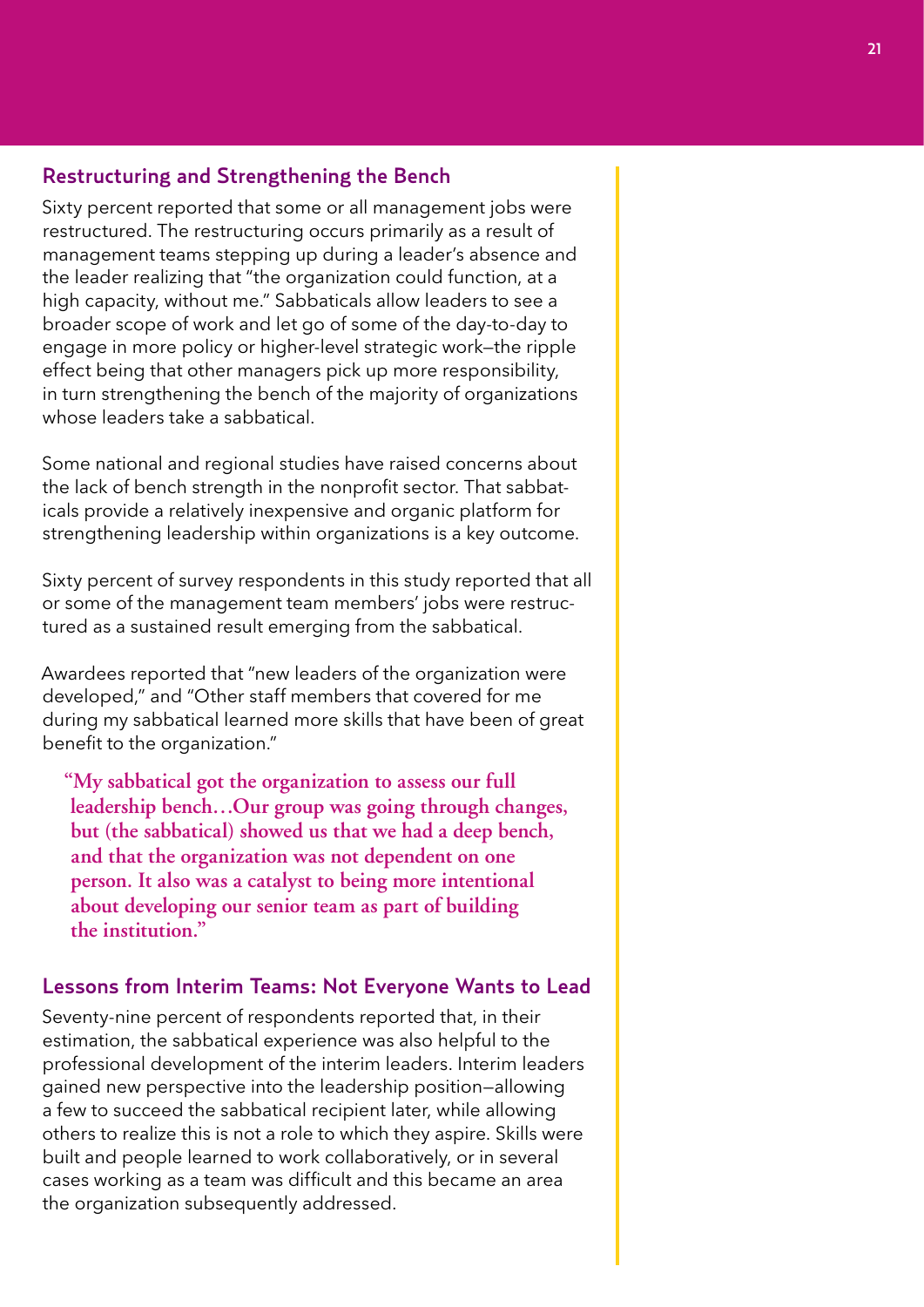#### *Sustained Benefits for the Organization*



**The assumption that deputies, assistant directors and others in management teams might want to be the next leader has been one that the study of sabbaticals has proven to be just that—merely an assumption.**

While some interim leaders went on to replace the executive directors, this was more the exception than the rule. Only three respondents reported that their interim replaced them. Many noted that the experience clarified for interims, even those being groomed to be the successor, that they did not want to step into the executive director role. "I believe it helped bring focus to their career path. They realized direct service was their strength and administration was a secondary focus," and "It helped one of them learn she did not want to be an executive director, something she had thought was her career path. Instead she pursued a path that was far more meaningful to her."

The sabbatical enables an interim leader or an interim team to "try on" the job, as much as it provides insights into roles, responsibilities and the overall capacity of the organization's management group. And they may decide to move on.

Respondents to the survey noted that 46% of those who filled in for their leader or part of an interim team were no longer with the organization. These staff made lateral moves to other nonprofits (28%); left the nonprofit sector for a position in government or the private sector (19%); and 12% reported that the interim moved on to a CEO position in the nonprofit sector. A number of interims have also retired in the 20 year span of the Sabbatical program and others left to start families or go back to school or left the field due to health reasons or have passed.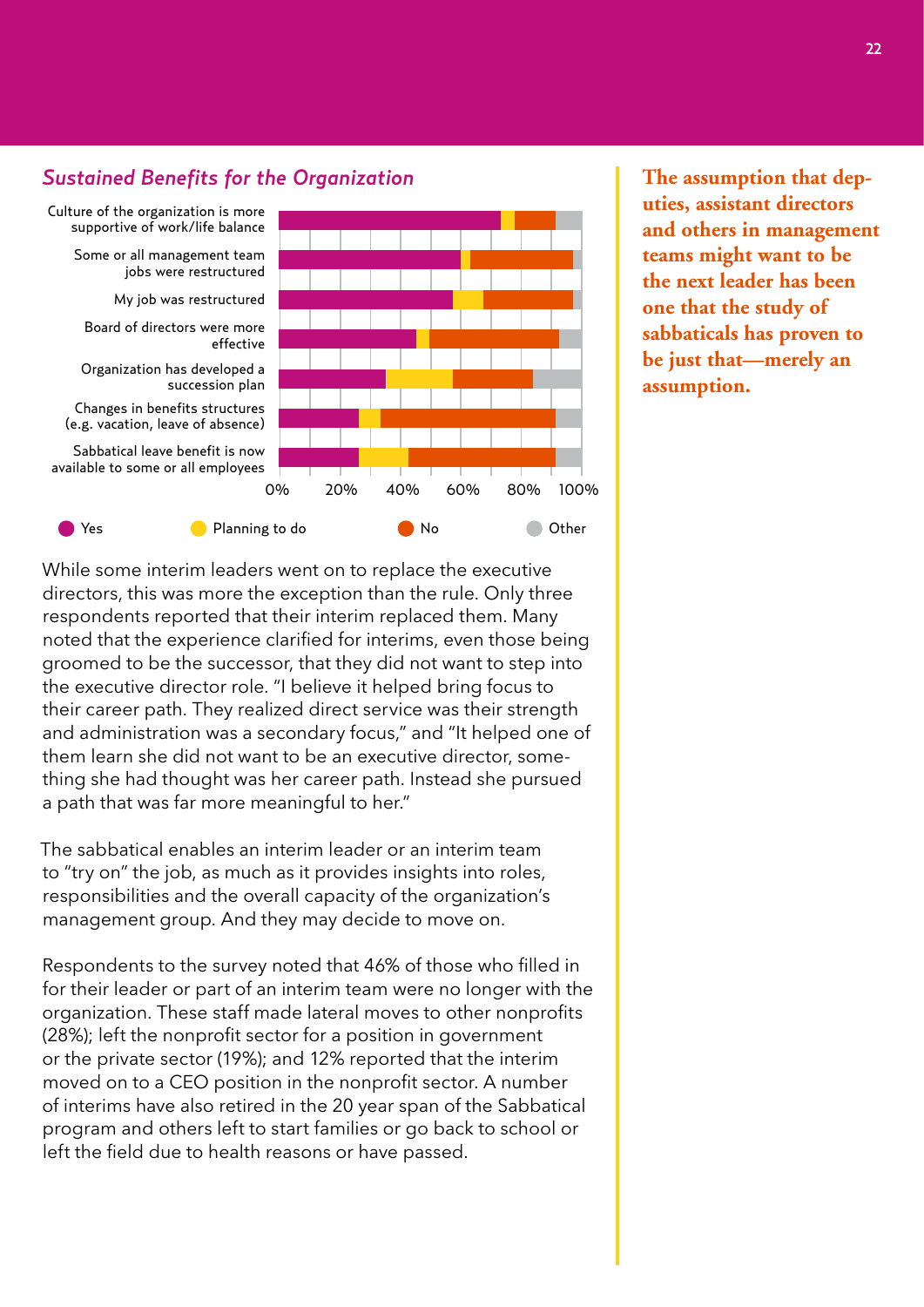### **Benefits to the Region's Nonprofit Sector**

One of the key results of a long-term funding strategy that includes continuous feedback and transparently shared lessons is building awareness, knowledge, and practice beyond the "walls of the program." Durfee has intentionally and formally supported such knowledge building regionally and nationally. However, the benefits of sabbatical have also spread informally through alumni word of mouth among Los Angeles nonprofit leaders. Respondents to the survey agreed that the Durfee Sabbatical program has had the following impacts on Los Angeles County's nonprofit sector:

- 91% of Durfee Sabbatical awardees agree that sabbaticals as a strategy for rejuvenating leaders are more prevalent
- 91% agree that there is greater connectedness among nonprofit leaders who have received Durfee Sabbatical awards
- 88% agree that sabbaticals lead to greater attention given to developing the next tier of leaders
- 87% agree that sabbaticals as a strategy for retaining nonprofit leaders are more prevalent in the Los Angeles region as a result of the Durfee program

Formal and informal knowledge dissemination and field-building is critical to a shift in the future to more organizations offering sabbaticals on their own, more philanthropies offering sabbaticals, and an understanding of the importance of distributed leadership, supporting and developing the next tier of leaders, and the power of convening leaders for reflective time and learning.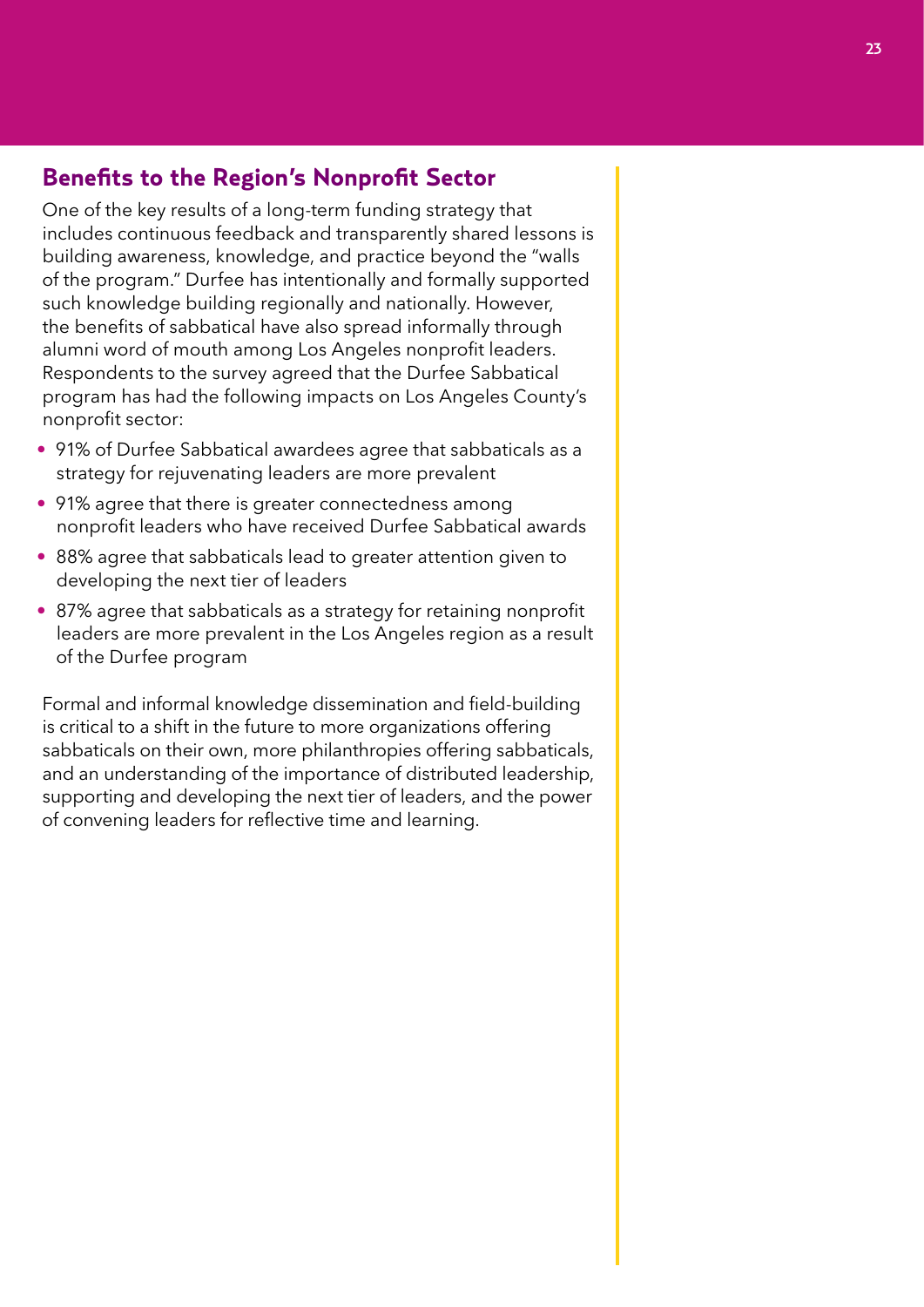## **Case Study**

## **Tammy Membreño: Rediscovering Her Compass**

Some folks exude courage. Tammy Membreño is one of them. Diagnosed with lupus in her 20s, she had a child against doctor's advice and followed her passion of helping others—even when at times her own health was at risk.

During college, Tammy volunteered at Barrio Action—an organization she would eventually lead—under Sister Emmanuel Barragan, Barrio Action's founder, longtime leader and Tammy's great mentor. Early in her career, Tammy became a top administrator at a health organization, but it was not long before Sr. Emmanuel called to ask if she would apply to become the Executive Director of Barrio Action. Tammy recalls that the group of men who interviewed her clearly wanted to hire a man, but Sr. Emmanuel advocated for her. Tammy got the job and has never looked back.

Taking over from Sr. Emmanuel in 1991, Tammy built Barrio Action over the next 20-plus years from a small organization with three staff to one with 25 employees and multiple programs serving people of all ages with a special emphasis on helping high-risk and at-risk youth, young adults and their families in the El Sereno area of Northeast Los Angeles.

Tammy worked hard to raise \$9 million to open a new center, built in 2008. Despite struggling with her health, she did this work while raising her son with the support of her mother. She rarely took long vacations, nor even felt the desire to take a break due to her strong passion for Barrio Action. It took the sequential loss of loved ones, including Sr. Emmanuel, to bring her to her knees. Knowing her distress and that respite might help, Tammy's peers kept after her to apply for a Durfee Sabbatical award. She finally did so in 2015 and was accepted. It was a critically important moment, as Tammy says: "I lost my compass when Sr. Emmanuel passed, the sabbatical brought it back."

Tammy found true respite in traveling away from Los Angeles, fully removing herself from reminders of work, while also reconnecting with family. She traveled to Europe with her son, stopping through Washington, D.C., to meet President Obama. "What a way to start a sabbatical—meeting the President and

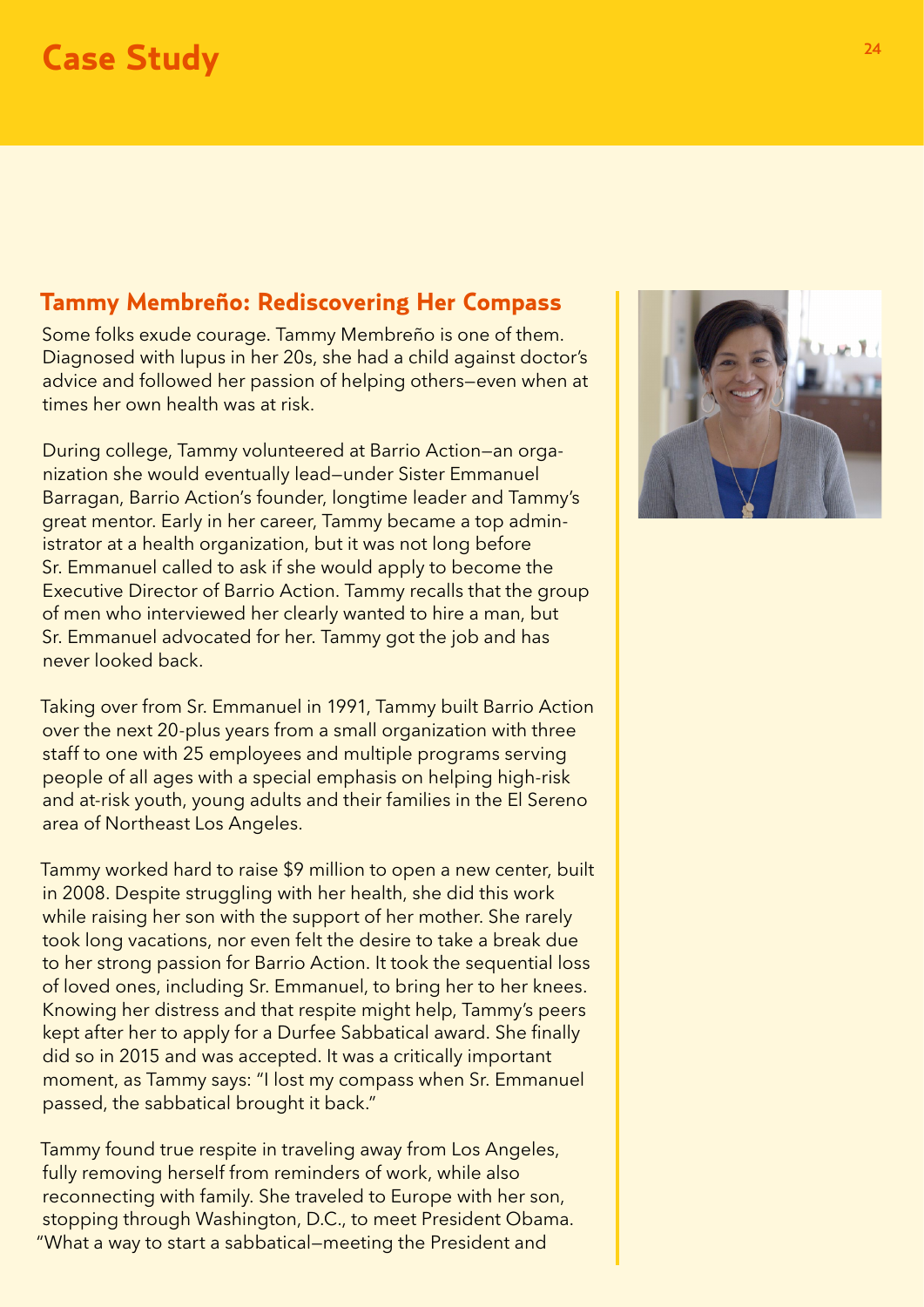Vice President," she says. In Rome, they went to the Vatican and saw the Pope emerge onto his balcony. Sr. Emmanuel had an audience with Pope John Paul years before, and Tammy felt the connection to her beloved mentor as she too stood in the presence of the Pope. She returned home to spend precious time with her family and to rest.

Recovering from loss of loved ones, loss of direction and declined health, Tammy returned from the sabbatical deeply renewed and rejuvenated. She was inspired to exercise and lost a good deal of weight, returning to work reenergized. Through her sabbatical, Tammy learned that in taking care of others, she had not taken care of herself. She decided that if she wanted to continue to do her work and be there for her family, she needed to prioritize self-care.

Learning that she still had more to give, even after 25 years, was the biggest gift of the sabbatical. Tammy rediscovered how much she truly valued the agency and the importance of Sr. Emmanuel's legacy. The sabbatical brought her new confidence and perspective. People tell Tammy that since the sabbatical, she listens better and is calmer. She feels the time away enabled her to let go of something "and open up"—to get lighter. She is leading at a higher level, more expansive and embracing in her leadership.

Upon her return, Tammy saw how the staff worked outside the box to get things done. They got out of their siloes, which created a shift in how the organization worked—one that Tammy studied, appreciated, and built upon. Tammy knew she was missed, but the sabbatical also showed her what she could let go of and how she could share leadership. Now, she solicits staff and clients for feedback, and there is an expectation that everyone has a voice. The culture is about co-creation, not reliance on one leader. Newer staff see the work at Barrio Action as a team effort, always asking the question, "how can we make the Center even better?"

In hindsight, if not for the sabbatical, Tammy believes she might have quit. Now she sees herself in leadership for another 5 or 7 years. Her more open perspective is allowing her to prepare for a healthy transition, not leave in a moment of exhaustion and despair, but to plan more for passing on Sr. Emmanuel's—and her own—legacy of community, love, and care to another generation of giving people.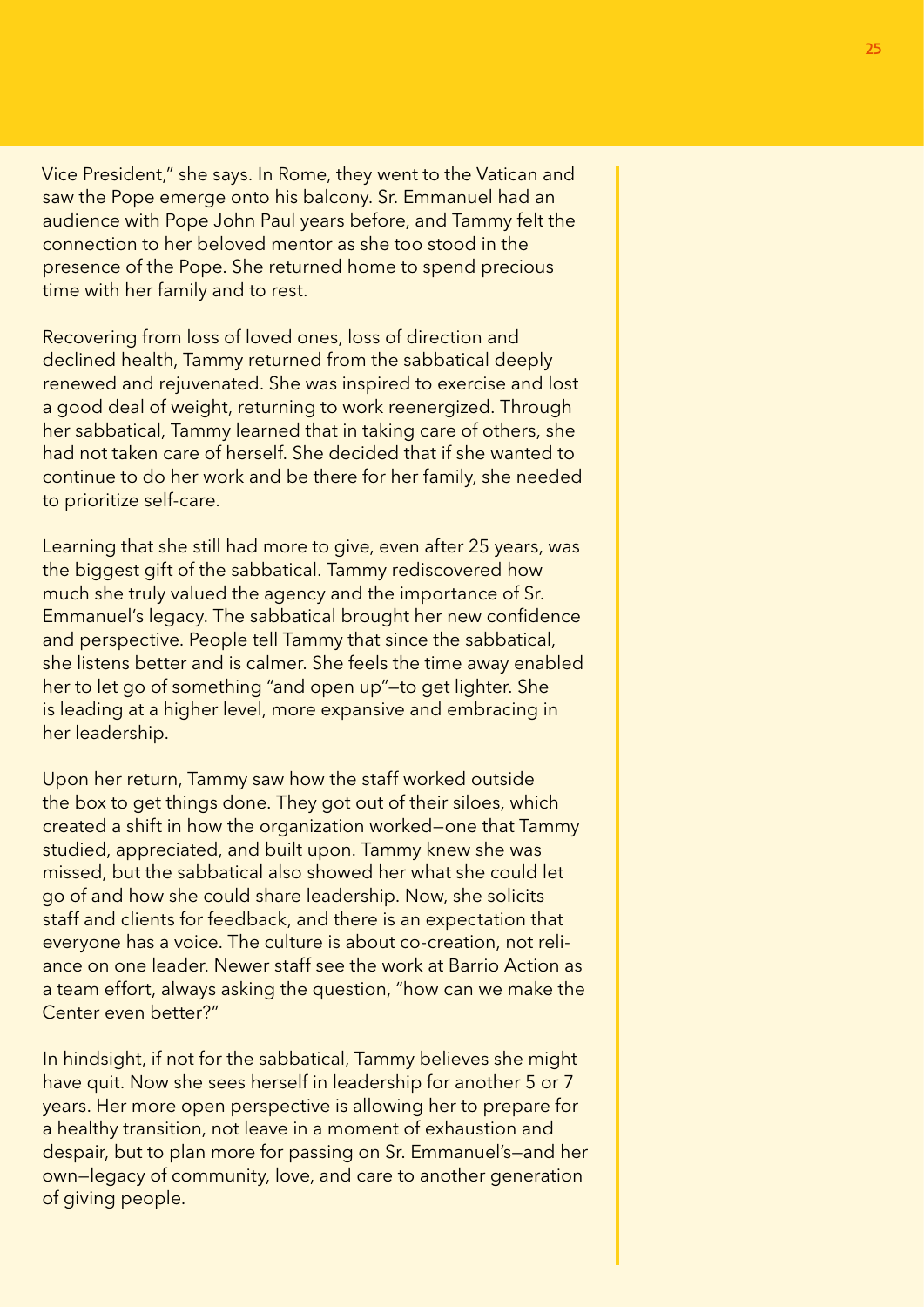## **Sabbaticals as Staying Power**

One of the fears for boards and philanthropy regarding sabbatical programs is a concern that leaders will want to leave the organization soon after the sabbatical. This assumption has been disproved. In the 2009 study *Creative Disruption*, it was found that the percentage of sabbatical recipients who moved on within a year of the sabbatical was on average with national turnover of nonprofit leadership—13%. For the Durfee Sabbatical program, only 2 responding leaders (6%) left within a year of the sabbatical and of the 32 who have left, the majority, 45%, did so six or more years after the sabbatical.

## **Sabbaticals Model Healthy Transitions and Succession Planning**

Separating in healthy ways is often elusive for human beings. Long-term leaders, particularly founders, may find that they do not know where the organization ends and they begin; leaving is like leaving a part of themselves behind. Executive transition management models developed primarily since 2000, based on the work of William Bridges<sup>9</sup> and other transition theorists, point to a healthy, supported departure of the current leader as one of the key success drivers to healthy nonprofit leadership transitions. And practice in letting go helps, according to Durfee Sabbatical alumni. For example, of those 32 respondents who have transitioned from the job they had at the time of the sabbatical, 56% cited that the sabbatical gave them an example of how to depart with "awareness of themselves and others" and 22% marked that the sabbatical gave them an example of how to prepare for the departure.

Sabbaticals provide an excellent "dry run" for eventual permanent transitions. Where executive departures can get sticky is around the emotions of the departing leader and the staff who are left behind. Sabbaticals offer a safe, but real-life experience in letting go emotionally and temporarily.

Sabbaticals provide leaders the opportunity to see it is okay if they're not at the helm and for the staff and board to know **Sabbaticals do not cause leaders to depart their organizations. Turnover at Durfee Sabbatical organizations is identical to the national average.**

**The power of having a dry run experience of letting go during a sabbatical when the stakes are lower than in a permanent executive transition cannot be underestimated.**

<sup>&</sup>lt;sup>9</sup> [What is Transition?,](https://wmbridges.com/what-is-transition) William Bridges Associates.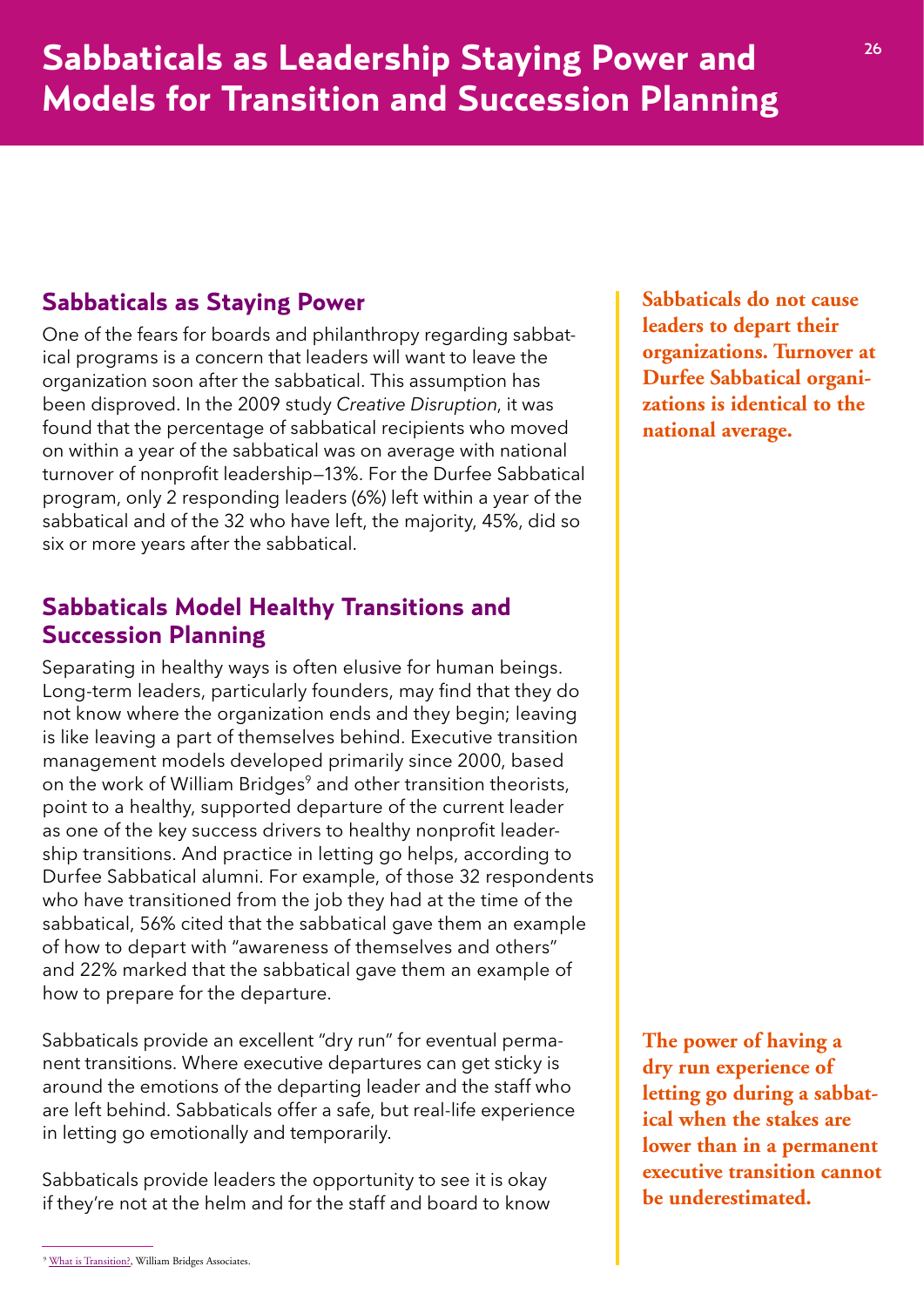they can survive and even create an opportunity out of the leader's absence.

In addition, planning for a sabbatical is a hands-on lesson in "succession planning for a temporary absence." Succession planning for emergency, temporary, and permanent leave of the leader and other key positions is sound practice. Fiftyseven percent of respondents reported that their organizations completed a succession plan or are planning to do so as a sustained change resulting from the sabbatical.

#### When Leaders Do Move On…

Of the 32 Durfee awardees who reported having departed from their organizations, 35% are partially or fully retired. Twenty-five percent took a leadership role in another organization in the same field, while 15% took a leadership role in a different field. Three leaders, or 9% of the total respondents, took a position in government and none reported leaving for the private sector. Teaching and consulting were also fields that engaged departing and semi-retired former leaders.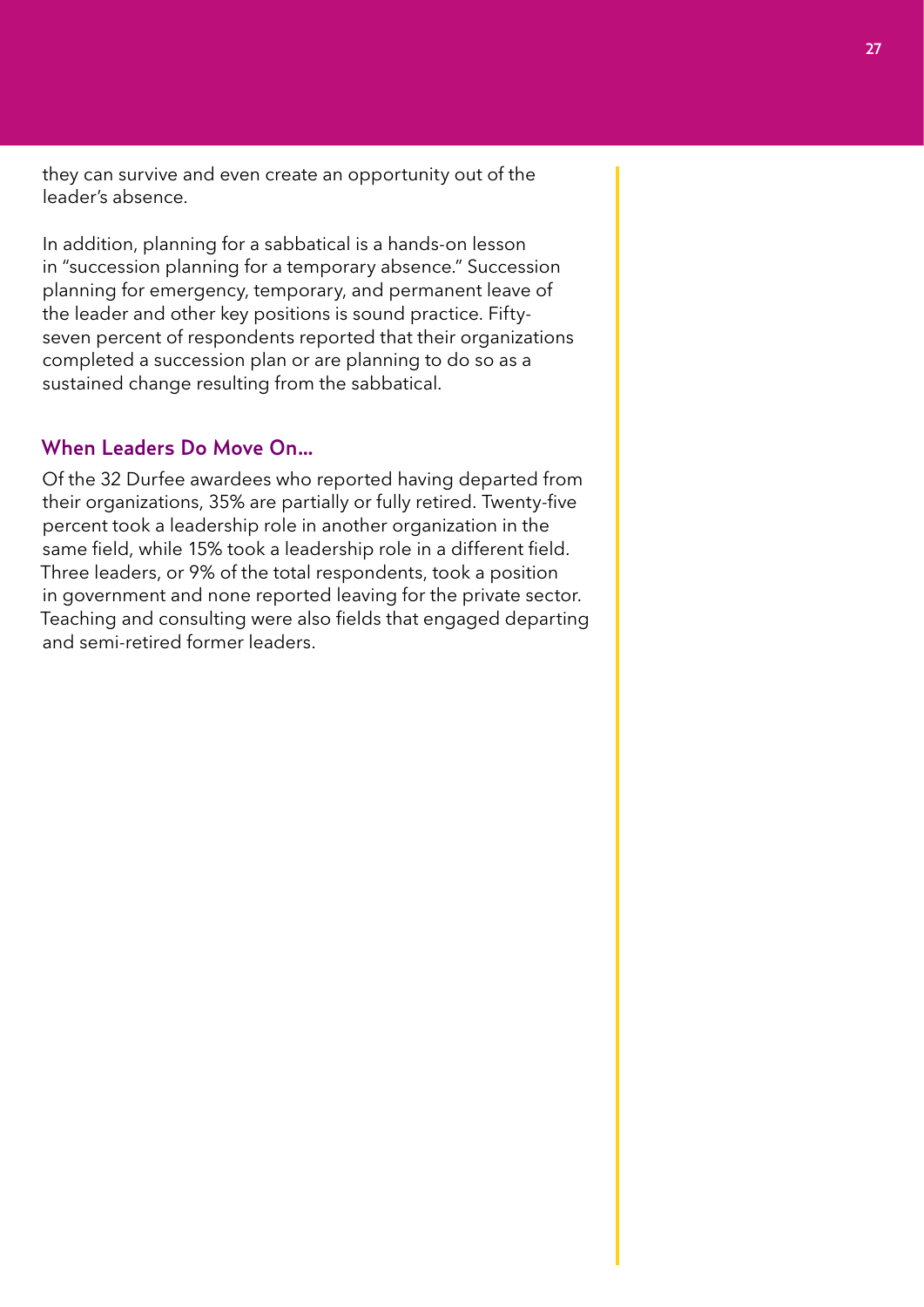The Durfee Foundation gathers Sabbatical alumni twice annually for a half-day gathering over lunch. The luncheons started at neighborhood restaurants, but now rotate among the recipients' organizations. Alumni are also gathered at a biannual retreat. Respondents to the survey noted with special emphasis how important the follow-up gatherings are to them, with some stating that it is the most lasting aspect of the sabbatical experience. Accordingly, 96% of respondents attend occasionally to often, and only 4% say they never attend. Ninety-five percent of those who attend gatherings reported they find the meetings valuable.

Alumni attend for many reasons—highest among them are interesting/pertinent discussion topics, inspiration and new ideas, the cross-disciplinary nature of the group and an opportunity for confidential conversation among peers. What they value most is being in a space with peers who understand the leadership role, learning from peers, having "time-out-time" for reflection in the spirit of the sabbatical and networking.

#### Being With People Who Understand the Role:

- **"Fellowship, learning and understanding, a sense of maintaining currency and connection with my community."**
- **"Amazing conversations and fellowship with a special group of colleagues who understand the challenges you face in your day-to-day work."**

#### Connecting and Learning From Each Other:

**"Being part of a community of great people who are passionate, smart, and committed, and having the opportunity to share and learn from each other. It's a very 'safe" space where everyone understands what it's like to be in a leadership role and all that entails."**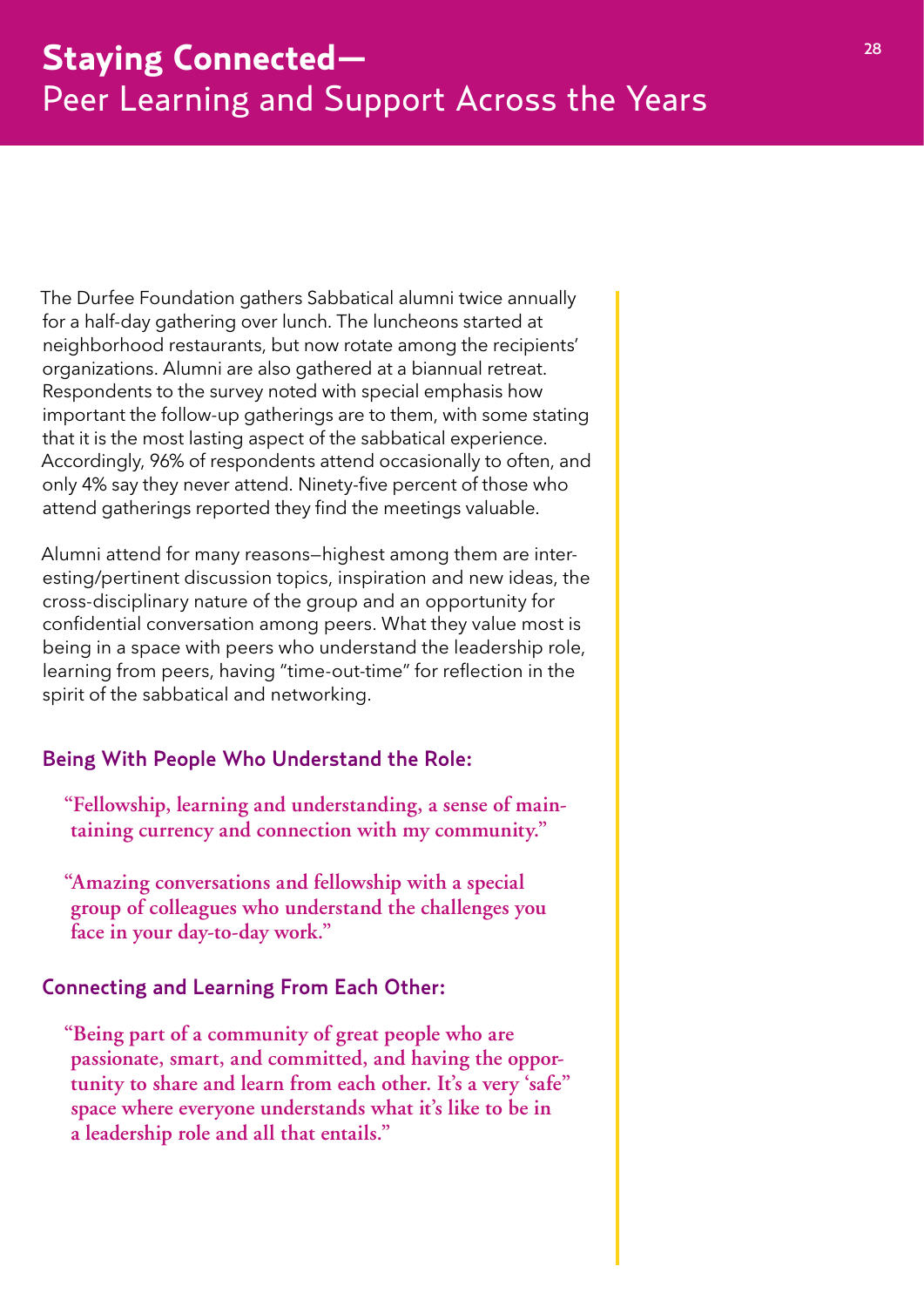**"The relationships in the Sabbatical fellow network are very valuable for my grounding and re-invigoration. Topics of discussion have been helpful to engage with this group."**

For those who do not attend regularly, retirement and having moved out of the Los Angeles area are key reasons. Only two, who felt their organizations are quite different from the majority, stated they did not get much out of the meetings. One respondent worries about the size of the group as it has grown from a more intimate 18 to 30 in the first five years, to a group closing in on 100 members.